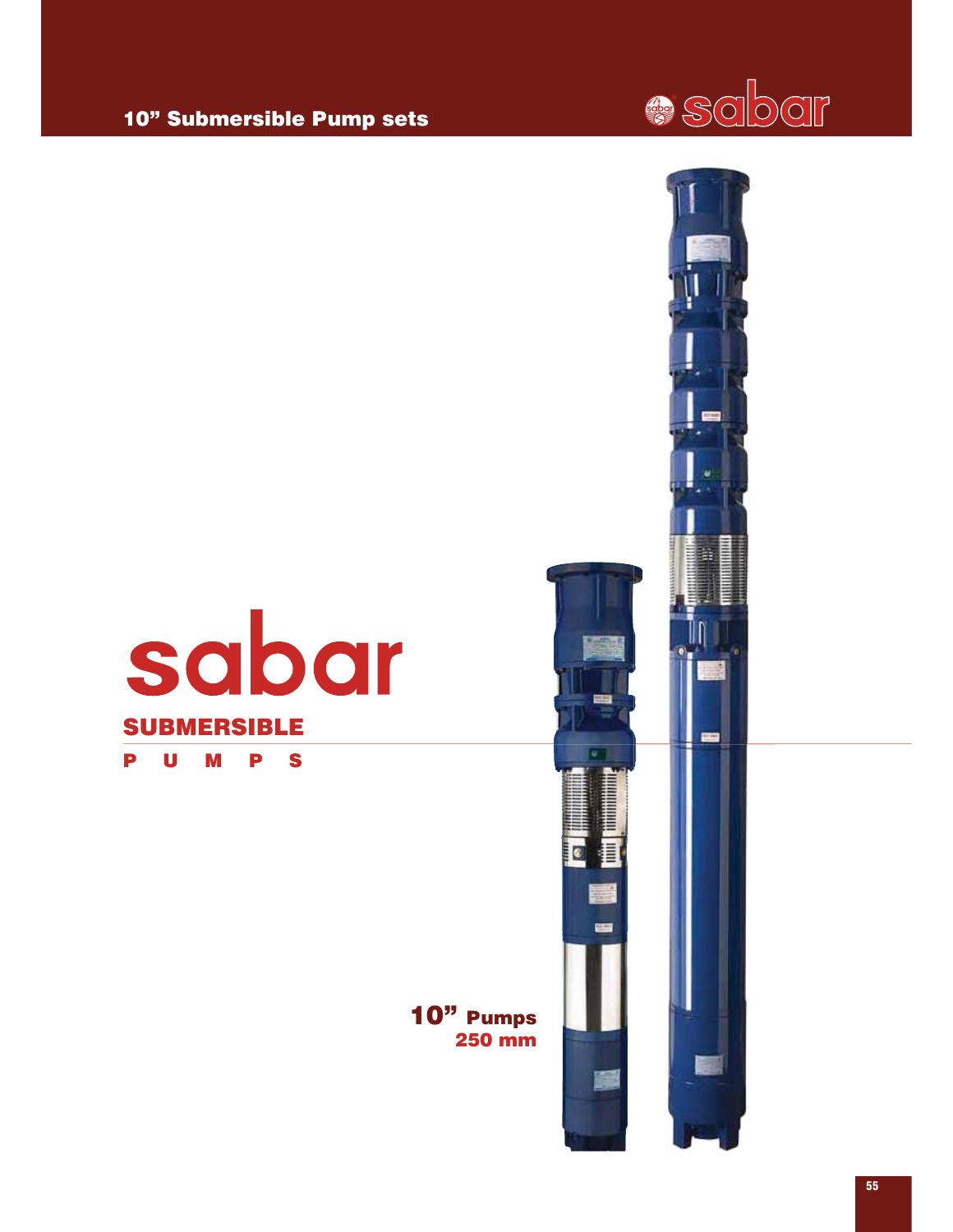## Dimension and weight of 8" submersible motor



| <b>Sr No</b>   | <b>kW</b> | <b>HP</b> |      | <b>Dimension are in</b><br>mm | Weight |  |
|----------------|-----------|-----------|------|-------------------------------|--------|--|
|                |           |           | A    | т                             | (kgs)  |  |
| 1              | 7.5       | 10.0      | 835  | 936                           | 75.0   |  |
| $\overline{2}$ | 9.3       | 12.5      | 835  | 936                           | 78.0   |  |
| 3              | 11.0      | 15.0      | 864  | 965                           | 94.0   |  |
| 4              | 13.0      | 17.5      | 904  | 1005                          | 100.0  |  |
| 5              | 15.0      | 20.0      | 944  | 1045                          | 109.0  |  |
| 6              | 18.6      | 25.0      | 999  | 1100                          | 116.0  |  |
| 7              | 22.4      | 30.0      | 1059 | 1160                          | 140.0  |  |
| 8              | 26.0      | 35.0      | 1134 | 1235                          | 180.0  |  |
| 9              | 30.0      | 40.0      | 1174 | 1275                          | 188.0  |  |
| 10             | 33.6      | 45.0      | 1174 | 1275                          | 188.0  |  |
| 11             | 37.3      | 50.0      | 1284 | 1385                          | 198.0  |  |
| 12             | 41.0      | 55.0      | 1284 | 1385                          | 198.0  |  |
| 13             | 45.0      | 60.0      | 1284 | 1385                          | 201.0  |  |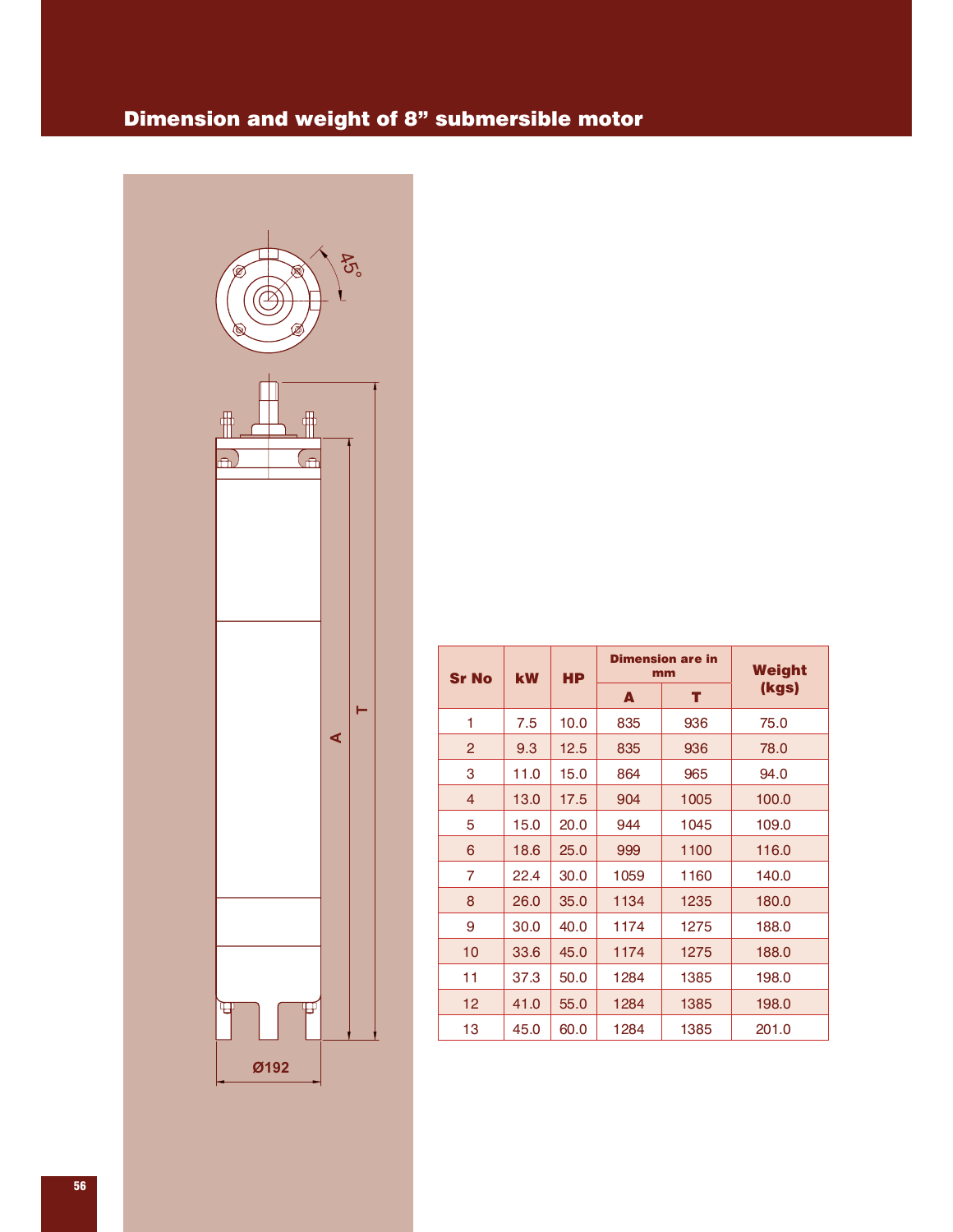

## M8MM 150 - 10" Submersible Pump set



|                       |      | <b>Type: M8MM 150</b> |              |                 |                  |  |  |  |  |
|-----------------------|------|-----------------------|--------------|-----------------|------------------|--|--|--|--|
| Out Let: 150 MM       |      |                       |              |                 |                  |  |  |  |  |
| <b>Max OD: 210 MM</b> |      |                       |              |                 |                  |  |  |  |  |
| Sr.                   |      |                       |              |                 | <b>PUMP</b>      |  |  |  |  |
| NO.                   | kW   | <b>HP</b>             | <b>Stage</b> | Length<br>in mm | Weight<br>in kgs |  |  |  |  |
| 1                     | 11.0 | 15.0                  | 1            | 640             | 40.8             |  |  |  |  |
| 2                     | 22.4 | 30.0                  | 2            | 780             | 56.7             |  |  |  |  |
| 3                     | 33.5 | 45.0                  | 3            | 920             | 72.6             |  |  |  |  |
| 4                     | 45.0 | 60.0                  | 4            | 1060            | 88.5             |  |  |  |  |



|                |           | <b>Type: M8MM 150</b>  |                |                |                |     |     |     |                         |    |    |                                    |
|----------------|-----------|------------------------|----------------|----------------|----------------|-----|-----|-----|-------------------------|----|----|------------------------------------|
|                |           | <b>Out Let: 150 MM</b> |                |                |                |     |     |     |                         |    |    |                                    |
|                |           | <b>Max OD: 210 MM</b>  |                |                |                |     |     |     |                         |    |    |                                    |
| Sr.            |           |                        |                |                |                |     |     |     | <b>Flow rate in LPM</b> |    |    |                                    |
| NO.            | <b>kW</b> | <b>HP</b>              | <b>Stage</b>   |                | $\overline{0}$ |     |     |     |                         |    |    | 1000 1350 1650 2000 2210 2500 3000 |
| 1              | 11.0      | 15.0                   | 1              |                | 30             | 28  | 27  | 26  | 24                      | 22 | 19 | 10                                 |
| $\overline{2}$ | 22.4      | 30.0                   | $\overline{2}$ | <b>HEAD IN</b> | 60             | 57  | 55  | 52  | 48                      | 44 | 37 | 19                                 |
| 3              | 33.5      | 45.0                   | 3              | <b>METERS</b>  | 90             | 85  | 82  | 78  | 71                      | 65 | 56 | 29                                 |
| $\overline{4}$ | 45.0      | 60.0                   | 4              |                | 120            | 113 | 109 | 104 | 95                      | 87 | 74 | 38                                 |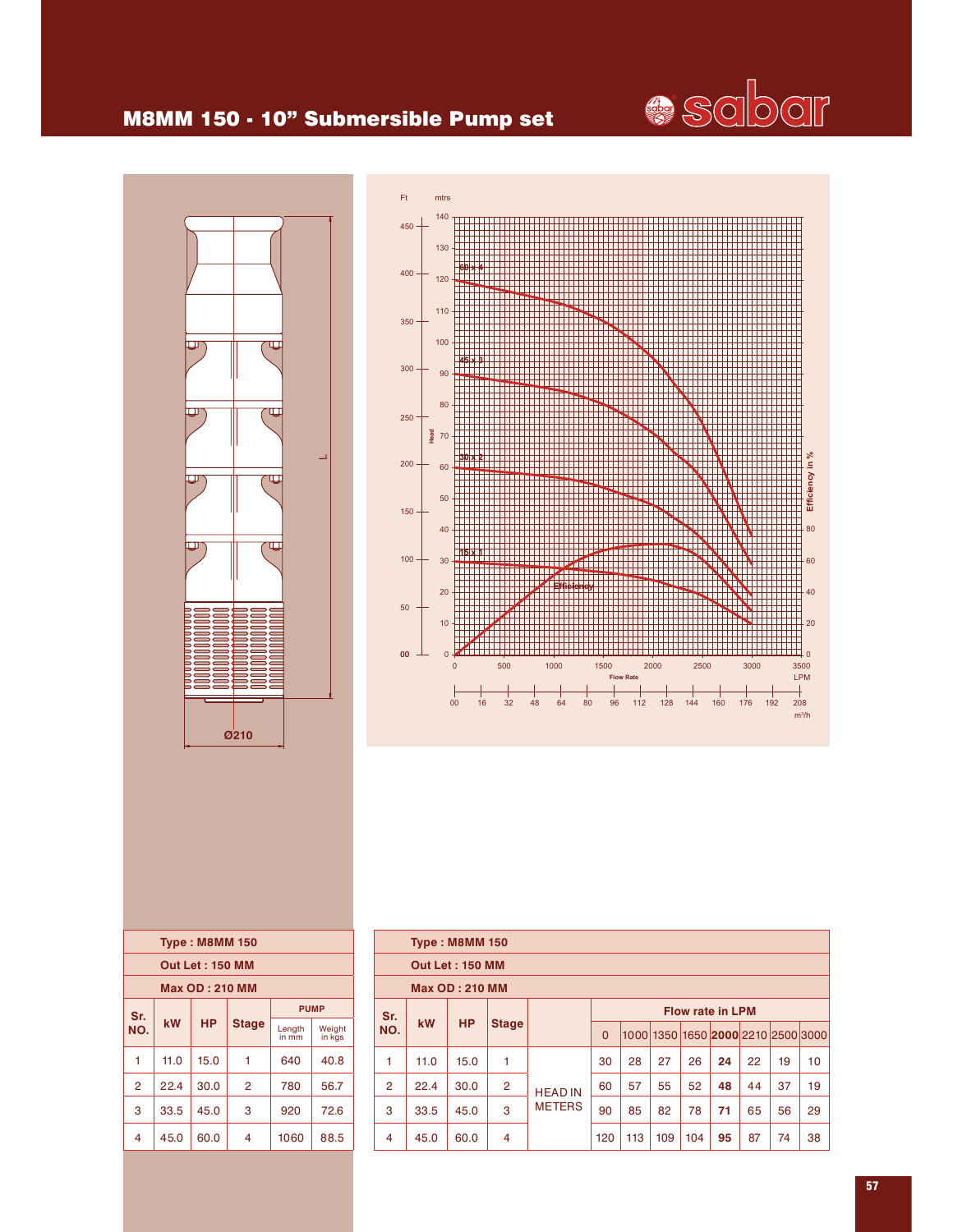## M8MM 173 - 10" Submersible Pump set





|                    |      | <b>Type: M8MM 173</b> |                |                 |                  |  |  |  |  |
|--------------------|------|-----------------------|----------------|-----------------|------------------|--|--|--|--|
| Out Let: 150 MM    |      |                       |                |                 |                  |  |  |  |  |
| Max OD: 242 MM     |      |                       |                |                 |                  |  |  |  |  |
| <b>PUMP</b><br>Sr. |      |                       |                |                 |                  |  |  |  |  |
| NO.                | kW   | <b>HP</b>             | <b>Stage</b>   | Length<br>in mm | Weight<br>in kgs |  |  |  |  |
| 1                  | 13.0 | 17.5                  |                | 710             | 74.9             |  |  |  |  |
| $\overline{2}$     | 26.0 | 35.0                  | $\overline{2}$ | 870             | 92.9             |  |  |  |  |
| 3                  | 41.0 | 55.0                  | 3              | 1030            | 110.9            |  |  |  |  |
|                    |      |                       |                |                 |                  |  |  |  |  |

|                | <b>Type: M8MM 173</b> |                 |                |                                 |                |    |                                    |                         |    |    |    |    |
|----------------|-----------------------|-----------------|----------------|---------------------------------|----------------|----|------------------------------------|-------------------------|----|----|----|----|
|                |                       | Out Let: 150 MM |                |                                 |                |    |                                    |                         |    |    |    |    |
|                | Max OD: 242 MM        |                 |                |                                 |                |    |                                    |                         |    |    |    |    |
| Sr.            |                       |                 |                |                                 |                |    |                                    | <b>Flow rate in LPM</b> |    |    |    |    |
| NO.            | <b>kW</b>             | <b>HP</b>       | <b>Stage</b>   |                                 | $\overline{0}$ |    | 1450 2000 2250 2550 3050 3250 3450 |                         |    |    |    |    |
| 1              | 13.0                  | 17.5            | 1              |                                 | 29             | 26 | 25                                 | 24                      | 22 | 18 | 14 | 5  |
| $\overline{2}$ | 26.0                  | 35.0            | $\overline{2}$ | <b>HEAD IN</b><br><b>METERS</b> | 58             | 52 | 50                                 | 48                      | 44 | 36 | 28 | 10 |
| 3              | 41.0                  | 55.0            | 3              |                                 | 87             | 78 | 74                                 | 71                      | 66 | 54 | 42 | 15 |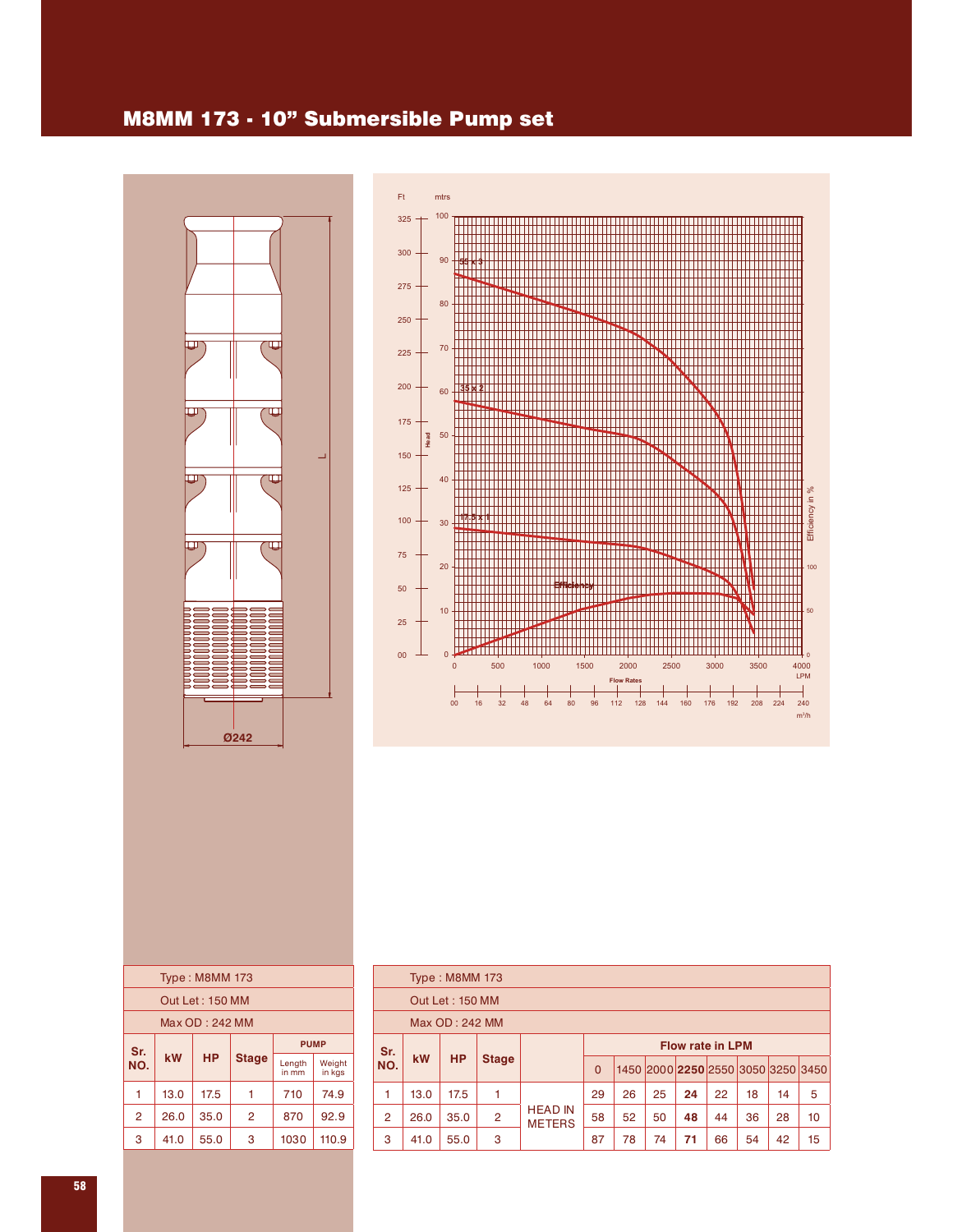## M8MM 203 - 10" Submersible Pump set





|                        | <b>Type: M8MM 203</b>              |           |                |                 |                  |  |  |  |  |  |
|------------------------|------------------------------------|-----------|----------------|-----------------|------------------|--|--|--|--|--|
| <b>Out Let: 150 MM</b> |                                    |           |                |                 |                  |  |  |  |  |  |
| <b>Max OD: 242 MM</b>  |                                    |           |                |                 |                  |  |  |  |  |  |
| Sr.                    | <b>PUMP</b>                        |           |                |                 |                  |  |  |  |  |  |
| NO.                    | kW                                 | <b>HP</b> | <b>Stage</b>   | Length<br>in mm | Weight<br>in kas |  |  |  |  |  |
| 1                      | 15.0                               | 20.0      | 1              | 710             | 74.9             |  |  |  |  |  |
| $\overline{2}$         | 30.0                               | 40.0      | $\overline{2}$ | 92.9<br>870     |                  |  |  |  |  |  |
| 3                      | 45.0<br>3<br>60.0<br>1030<br>110.9 |           |                |                 |                  |  |  |  |  |  |
|                        |                                    |           |                |                 |                  |  |  |  |  |  |

|                |                       | <b>Type: M8MM 203</b>  |                |                                 |          |    |    |    |                         |    |    |                                    |
|----------------|-----------------------|------------------------|----------------|---------------------------------|----------|----|----|----|-------------------------|----|----|------------------------------------|
|                |                       | <b>Out Let: 150 MM</b> |                |                                 |          |    |    |    |                         |    |    |                                    |
|                | <b>Max OD: 242 MM</b> |                        |                |                                 |          |    |    |    |                         |    |    |                                    |
| Sr.            |                       |                        |                |                                 |          |    |    |    | <b>Flow rate in LPM</b> |    |    |                                    |
| NO.            | kW                    | <b>HP</b>              | <b>Stage</b>   |                                 | $\Omega$ |    |    |    |                         |    |    | 1450 2000 2250 2550 3050 3250 3450 |
| 1              | 15.0                  | 20.0                   | 1              |                                 | 31       | 29 | 27 | 26 | 24                      | 19 | 15 | 6                                  |
| $\overline{2}$ | 30.0                  | 40.0                   | $\overline{2}$ | <b>HEAD IN</b><br><b>METERS</b> | 62       | 57 | 54 | 51 | 48                      | 38 | 30 | 12                                 |
| 3              | 45.0                  | 60.0                   | 3              |                                 | 93       | 86 | 81 | 77 | 72                      | 57 | 45 | 18                                 |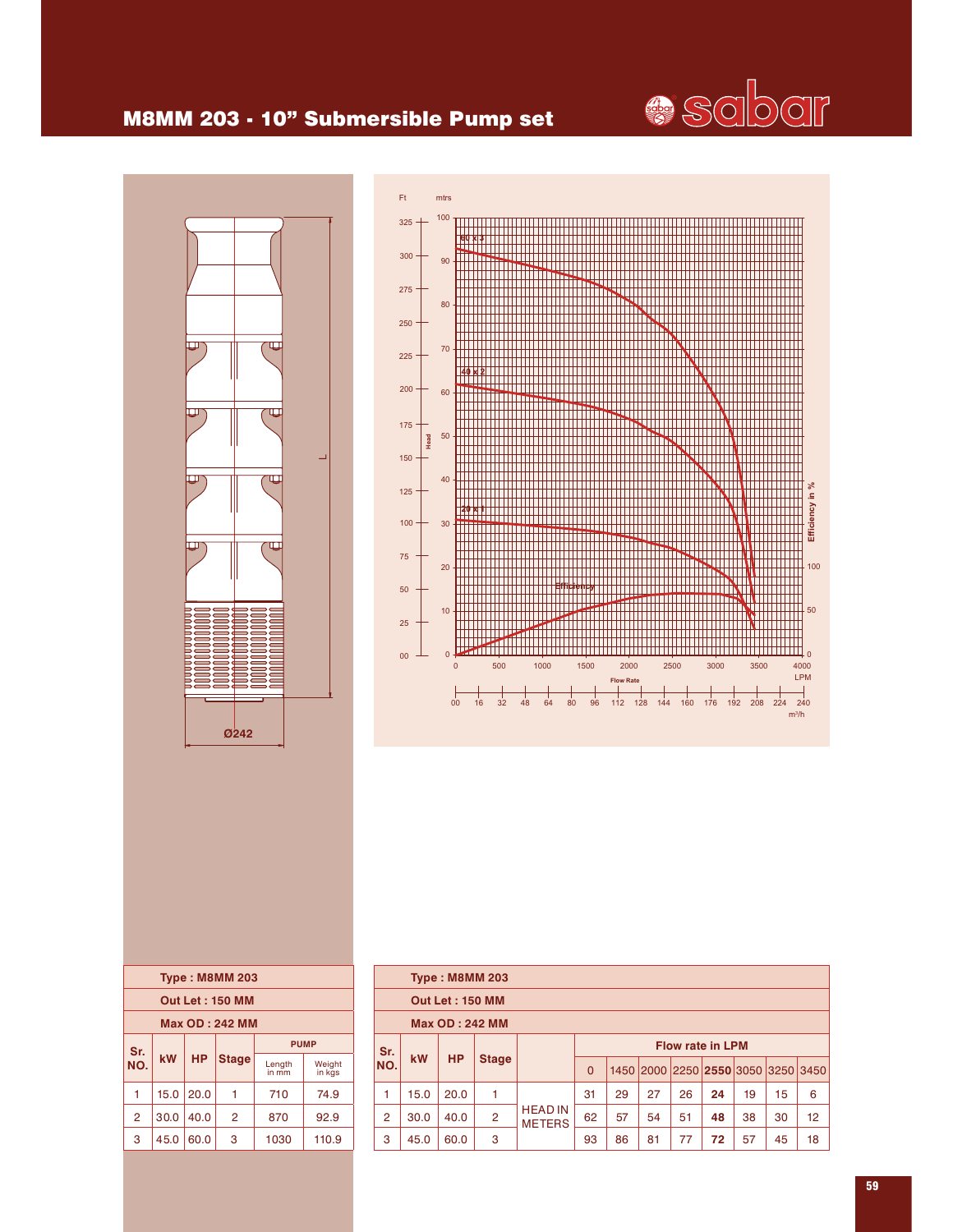## M8MM 223 - 10" Submersible Pump set





| <b>Type: M8MM 223</b>  |      |      |              |                 |                  |  |  |  |  |
|------------------------|------|------|--------------|-----------------|------------------|--|--|--|--|
| <b>Out Let: 150 MM</b> |      |      |              |                 |                  |  |  |  |  |
| <b>Max OD: 242 MM</b>  |      |      |              |                 |                  |  |  |  |  |
| Sr.                    |      |      | <b>PUMP</b>  |                 |                  |  |  |  |  |
| NO.                    | kW   | HP   | <b>Stage</b> | Length<br>in mm | Weight<br>in kas |  |  |  |  |
| 1                      | 16.8 | 22.5 | 1            | 710             | 74.9             |  |  |  |  |
| $\overline{2}$         | 33.6 | 45.0 | 2            | 870             | 92.9             |  |  |  |  |
|                        |      |      |              |                 |                  |  |  |  |  |

| <b>Type: M8MM 223</b> |           |           |                        |                |                |                         |    |    |    |                                    |    |    |  |
|-----------------------|-----------|-----------|------------------------|----------------|----------------|-------------------------|----|----|----|------------------------------------|----|----|--|
|                       |           |           | <b>Out Let: 150 MM</b> |                |                |                         |    |    |    |                                    |    |    |  |
| <b>Max OD: 242 MM</b> |           |           |                        |                |                |                         |    |    |    |                                    |    |    |  |
| Sr.                   |           |           |                        |                |                | <b>Flow rate in LPM</b> |    |    |    |                                    |    |    |  |
| NO.                   | <b>kW</b> | <b>HP</b> | <b>Stage</b>           |                | $\overline{0}$ |                         |    |    |    | 1550 2000 2250 2550 3050 3250 3450 |    |    |  |
| 1                     | 16.8      | 22.5      | 1                      | <b>HEAD IN</b> | 35             | 31                      | 30 | 29 | 27 | 21                                 | 16 | 7  |  |
| $\overline{2}$        | 33.6      | 45.0      | 2                      | <b>METERS</b>  | 70             | 62                      | 60 | 58 | 54 | 42                                 | 32 | 14 |  |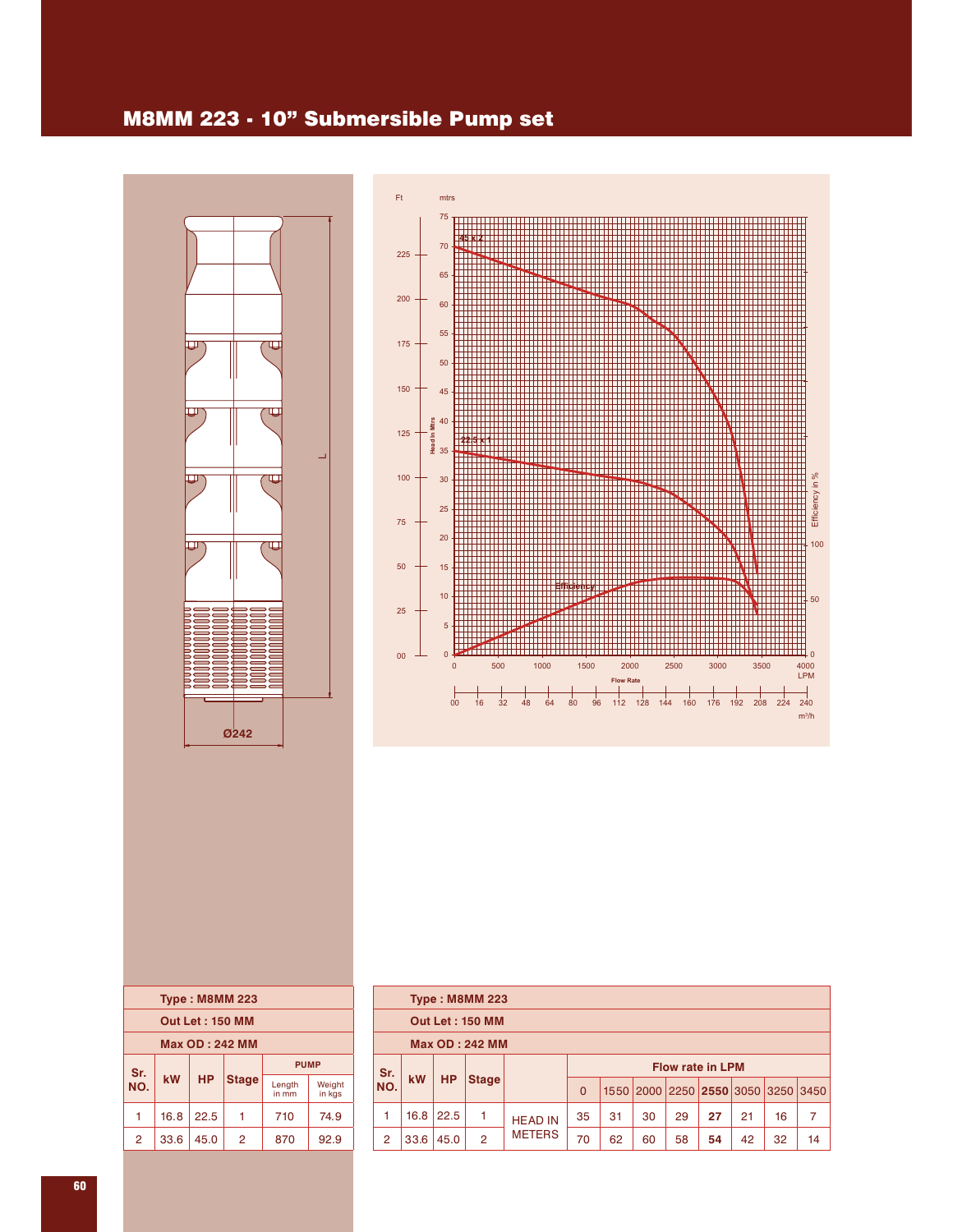## M8WM 20 - 10" Submersible Pump set





| Type: M8WM 20          |                                   |           |              |                 |                  |  |  |  |  |  |  |
|------------------------|-----------------------------------|-----------|--------------|-----------------|------------------|--|--|--|--|--|--|
| <b>Out Let: 150 MM</b> |                                   |           |              |                 |                  |  |  |  |  |  |  |
| <b>Max OD: 242 MM</b>  |                                   |           |              |                 |                  |  |  |  |  |  |  |
|                        | <b>PUMP</b><br>Sr.                |           |              |                 |                  |  |  |  |  |  |  |
| NO.                    | kW                                | <b>HP</b> | <b>Stage</b> | Length<br>in mm | Weight<br>in kgs |  |  |  |  |  |  |
| 1                      | 15.0                              | 20.0      |              | 710             | 47.2             |  |  |  |  |  |  |
| $\overline{2}$         | 30.0                              | 40.0      | 2            | 870             | 60.4             |  |  |  |  |  |  |
| 3                      | 3<br>45.0<br>60.0<br>1030<br>73.6 |           |              |                 |                  |  |  |  |  |  |  |

|                |                                 | Type: M8WM 20          |                       |                                 |                         |    |    |    |    |    |    |                                    |
|----------------|---------------------------------|------------------------|-----------------------|---------------------------------|-------------------------|----|----|----|----|----|----|------------------------------------|
|                |                                 | <b>Out Let: 150 MM</b> |                       |                                 |                         |    |    |    |    |    |    |                                    |
|                |                                 |                        | <b>Max OD: 242 MM</b> |                                 |                         |    |    |    |    |    |    |                                    |
| Sr.            |                                 |                        |                       |                                 | <b>Flow rate in LPM</b> |    |    |    |    |    |    |                                    |
| NO.            | <b>HP</b><br>kW<br><b>Stage</b> |                        |                       |                                 | $\Omega$                |    |    |    |    |    |    | 1450 2200 2750 3100 3300 3450 3600 |
| 1              | 15.0                            | 20.0                   | 1                     |                                 | 30                      | 23 | 21 | 20 | 19 | 16 | 12 | 4                                  |
| $\overline{2}$ | 30.0                            | 40.0                   | $\overline{2}$        | <b>HEAD IN</b><br><b>METERS</b> | 60                      | 46 | 42 | 40 | 37 | 32 | 24 | 8                                  |
| 3              | 45.0                            | 60.0                   | 3                     |                                 | 90                      | 69 | 64 | 60 | 56 | 48 | 36 | 12                                 |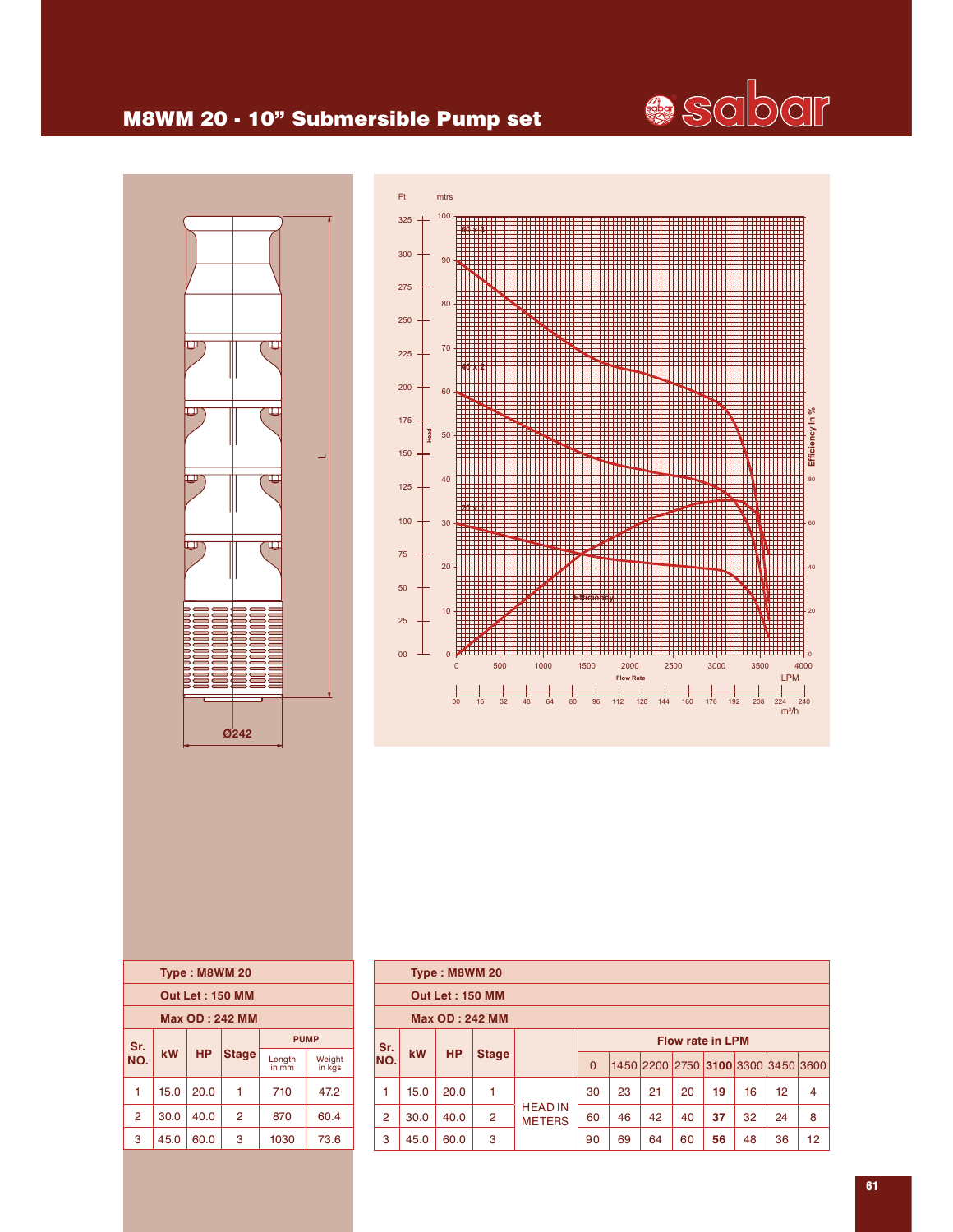## M8WM 25 - 10" Submersible Pump set





|                | Type: M8WM 25          |           |                |                 |                  |  |  |  |  |  |
|----------------|------------------------|-----------|----------------|-----------------|------------------|--|--|--|--|--|
|                | <b>Out Let: 150 mm</b> |           |                |                 |                  |  |  |  |  |  |
| Max OD: 242 mm |                        |           |                |                 |                  |  |  |  |  |  |
| Sr.            |                        |           |                | <b>PUMP</b>     |                  |  |  |  |  |  |
| NO.            | kW                     | <b>HP</b> | <b>Stage</b>   | Length<br>in mm | Weight<br>in kas |  |  |  |  |  |
| 1              | 18.7                   | 25.0      |                | 710             | 63.1             |  |  |  |  |  |
| $\overline{2}$ | 37.3                   | 50.0      | $\overline{2}$ | 870             | 80.2             |  |  |  |  |  |
|                |                        |           |                |                 |                  |  |  |  |  |  |

|                | Type: M8WM 25          |             |                |                |                         |      |      |      |                  |    |      |      |  |  |
|----------------|------------------------|-------------|----------------|----------------|-------------------------|------|------|------|------------------|----|------|------|--|--|
|                | <b>Out Let: 150 mm</b> |             |                |                |                         |      |      |      |                  |    |      |      |  |  |
|                | Max OD: 242 mm         |             |                |                |                         |      |      |      |                  |    |      |      |  |  |
| Sr.            |                        |             |                |                | <b>Flow rate in LPM</b> |      |      |      |                  |    |      |      |  |  |
| NO.            | <b>kW</b>              | <b>HP</b>   | <b>Stage</b>   |                | $\Omega$                | 2200 | 2750 |      | $3100$ 3400 3600 |    | 3700 | 4000 |  |  |
| 1              |                        | $18.7$ 25.0 | 1              | <b>HEAD IN</b> | 35                      | 29   | 27   | 25.6 | 24               | 22 | 20   | 6    |  |  |
| $\overline{2}$ | 37.3                   | 50.0        | $\overline{2}$ | <b>METERS</b>  | 70                      | 57   | 54   | 51   | 48               | 44 | 40   | 12   |  |  |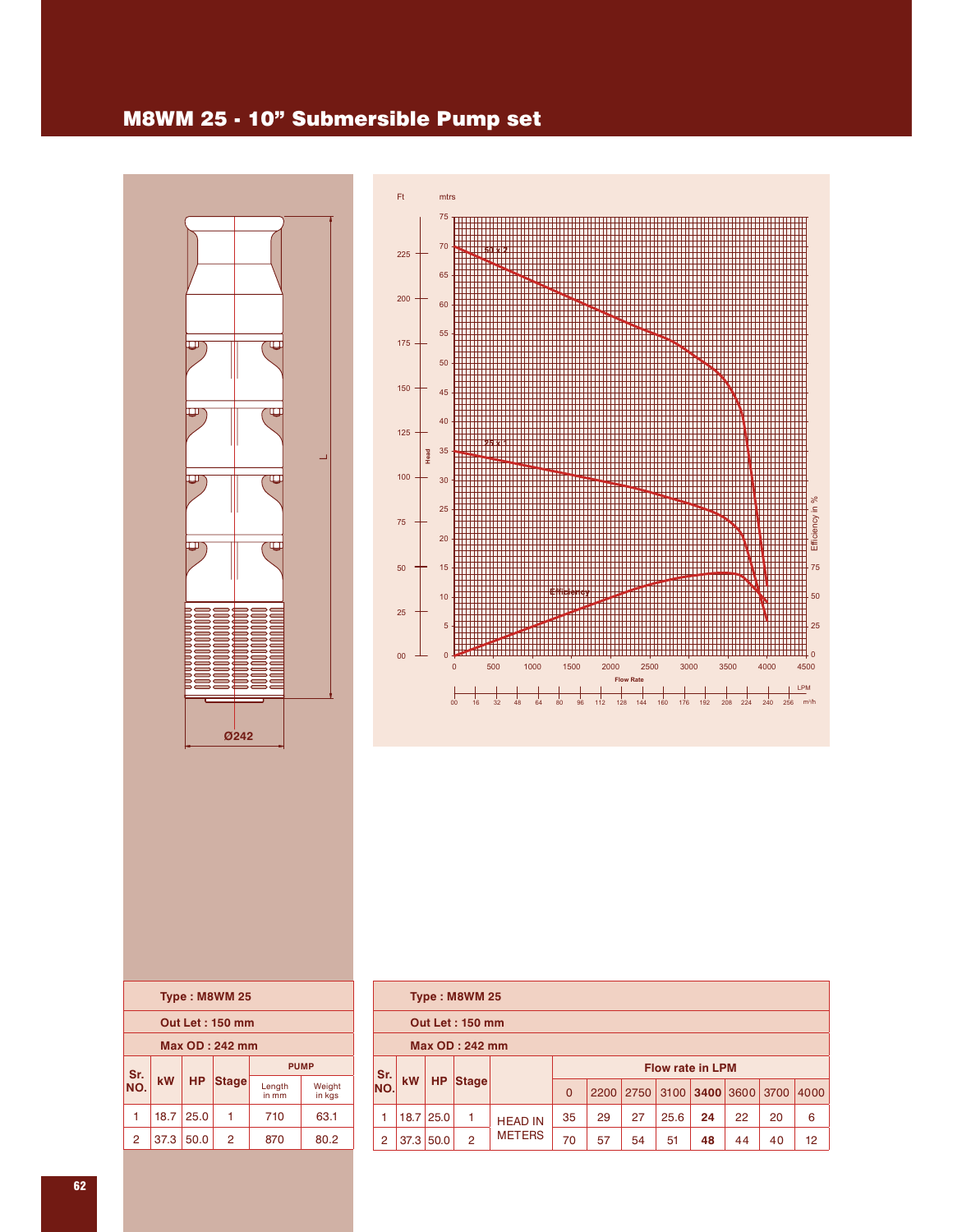

## M8WM 30 - 10" Submersible Pump set





|            |                       |           | Type: M8WM 30          |                 |                  |  |  |  |
|------------|-----------------------|-----------|------------------------|-----------------|------------------|--|--|--|
|            |                       |           | <b>Out Let: 150 MM</b> |                 |                  |  |  |  |
|            | <b>Max OD: 242 MM</b> |           |                        |                 |                  |  |  |  |
|            |                       |           |                        | <b>PUMP</b>     |                  |  |  |  |
| Sr.<br>NO. | kW                    | <b>HP</b> | <b>Stage</b>           | Length<br>in mm | Weight<br>in kas |  |  |  |
|            | 22.4                  | 30.0      |                        | 710             | 63.1             |  |  |  |
| 2          | 45.0                  | 60.0      | $\overline{2}$         | 870             | 80.2             |  |  |  |
|            |                       |           |                        |                 |                  |  |  |  |

|                  | Type: M8WM 30          |           |                |                |                         |    |    |    |    |    |    |                                    |  |
|------------------|------------------------|-----------|----------------|----------------|-------------------------|----|----|----|----|----|----|------------------------------------|--|
|                  | <b>Out Let: 150 MM</b> |           |                |                |                         |    |    |    |    |    |    |                                    |  |
|                  | <b>Max OD: 242 MM</b>  |           |                |                |                         |    |    |    |    |    |    |                                    |  |
|                  |                        |           |                |                | <b>Flow rate in LPM</b> |    |    |    |    |    |    |                                    |  |
| Sr.<br>NO.<br>kW |                        | <b>HP</b> | <b>Stage</b>   |                | $\overline{0}$          |    |    |    |    |    |    | 2200 2750 3100 3400 3600 3700 4000 |  |
| 1                | 22.4                   | 30.0      | 1              | <b>HEAD IN</b> | 35                      | 32 | 31 | 29 | 27 | 25 | 22 | 10                                 |  |
| 2                | 45.0                   | 60.0      | $\overline{2}$ | <b>METERS</b>  | 70                      | 64 | 61 | 58 | 54 | 50 | 44 | 20                                 |  |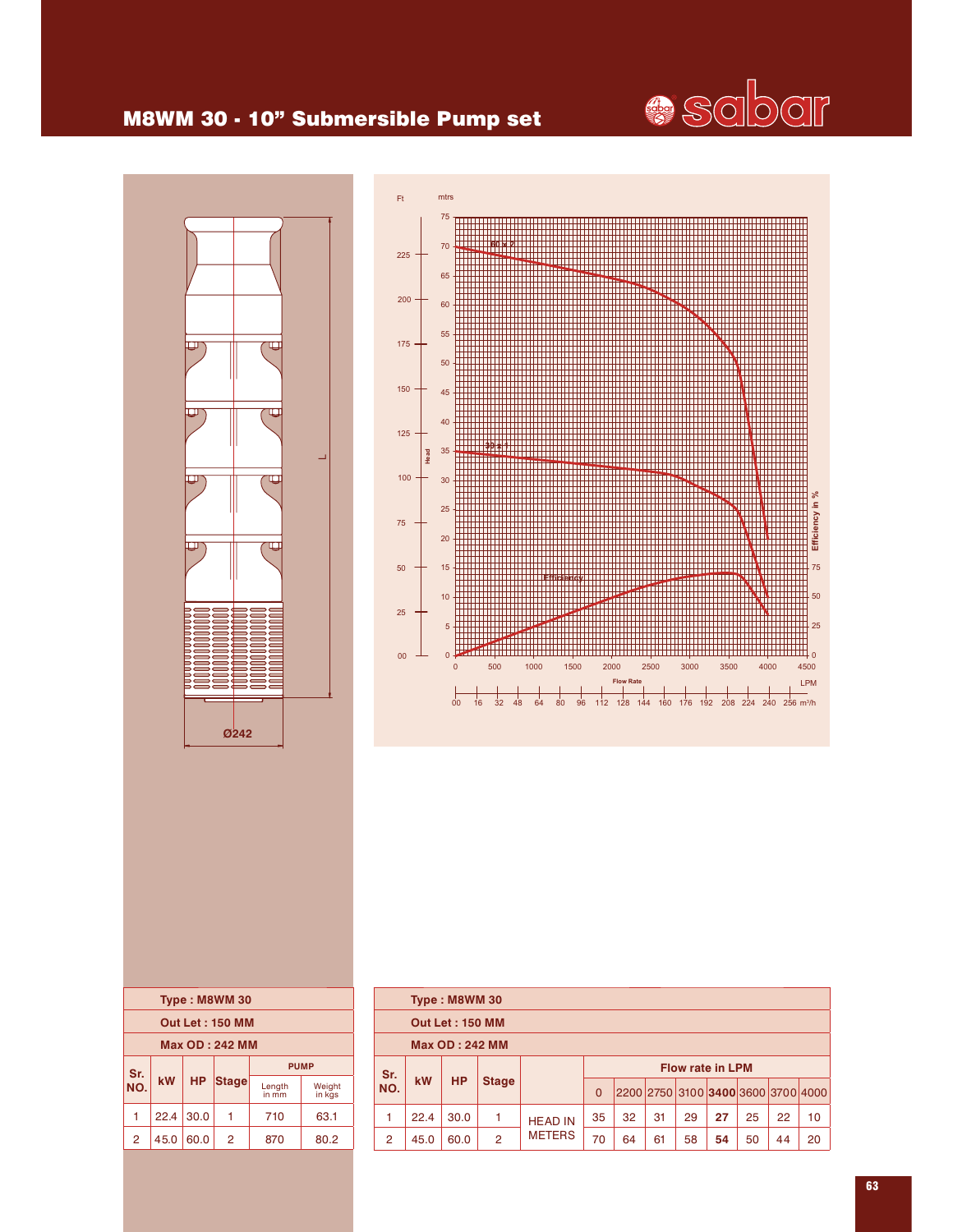## Dimension and weight of 9" & 10" submersible motor



| Sr             | kW   | <b>HP</b> | in mm | <b>Dimension are</b> | <b>Weight</b> |
|----------------|------|-----------|-------|----------------------|---------------|
| <b>No</b>      |      |           | A     | т                    | (kgs)         |
| 1              | 46.3 | 62.0      | 1368  | 1469                 | 252           |
| $\overline{2}$ | 53.7 | 72.0      | 1418  | 1519                 | 261           |
| 3              | 63.4 | 85.0      | 1468  | 1569                 | 267           |
| $\overline{4}$ | 67.1 | 90.0      | 1518  | 1619                 | 288           |
| 5              | 70.9 | 95.0      | 1518  | 1619                 | 290           |
| 6              | 74.6 | 100.0     | 1518  | 1619                 | 292           |
| 7              | 85.8 | 115.0     | 1568  | 1669                 | 319           |
| 8              | 93.3 | 125.0     | 1618  | 1719                 | 345           |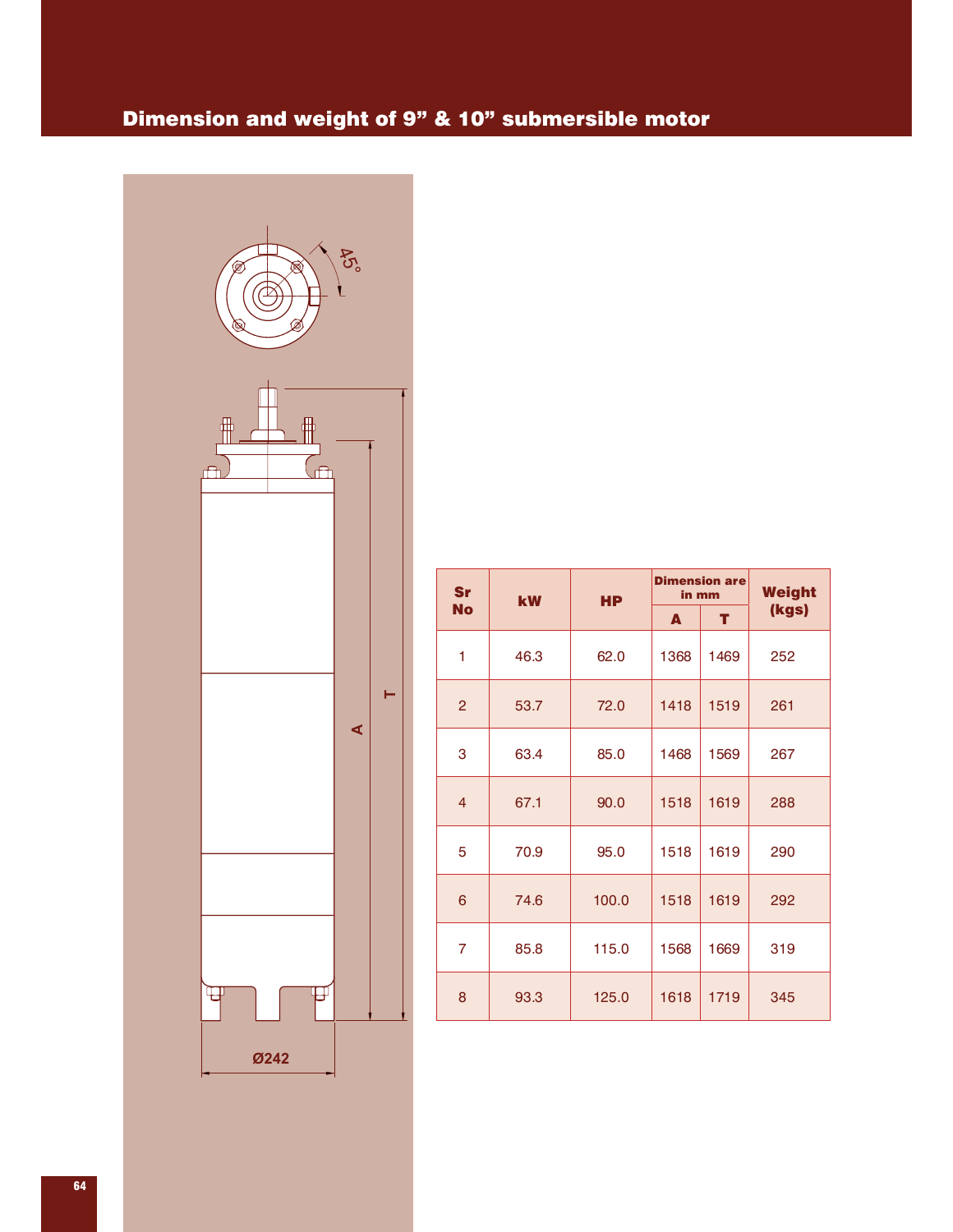## M10NM 50 - 10" Submersible Pump set



|     | Type: M10NM 50 |           |                 |                 |                  |  |  |  |  |  |
|-----|----------------|-----------|-----------------|-----------------|------------------|--|--|--|--|--|
|     |                |           | Out Let: 100 mm |                 |                  |  |  |  |  |  |
|     |                |           | Max OD: 242 mm  |                 |                  |  |  |  |  |  |
| Sr. |                |           |                 | <b>PUMP</b>     |                  |  |  |  |  |  |
| NO. | <b>kW</b>      | <b>HP</b> | <b>Stage</b>    | Length<br>in mm | Weight<br>in kgs |  |  |  |  |  |
|     | 46.3           | 62.0      | 12              | 1880            | 119.6            |  |  |  |  |  |



|     |                        | Type: M10NM 50  |    |                                 |                         |     |     |     |                                        |     |     |     |
|-----|------------------------|-----------------|----|---------------------------------|-------------------------|-----|-----|-----|----------------------------------------|-----|-----|-----|
|     |                        | Out Let: 100 mm |    |                                 |                         |     |     |     |                                        |     |     |     |
|     | Max OD: 242 mm         |                 |    |                                 |                         |     |     |     |                                        |     |     |     |
|     | Sr.<br><b>HP</b><br>kW |                 |    |                                 | <b>Flow rate in LPM</b> |     |     |     |                                        |     |     |     |
| NO. |                        | <b>Stage</b>    |    | $\overline{0}$                  | 750                     |     |     |     | 950   1050   1150   1250   1400   1675 |     |     |     |
|     | 46.3                   | 62.0            | 12 | <b>HEAD IN</b><br><b>METERS</b> | 235                     | 200 | 189 | 182 | 175                                    | 167 | 155 | 131 |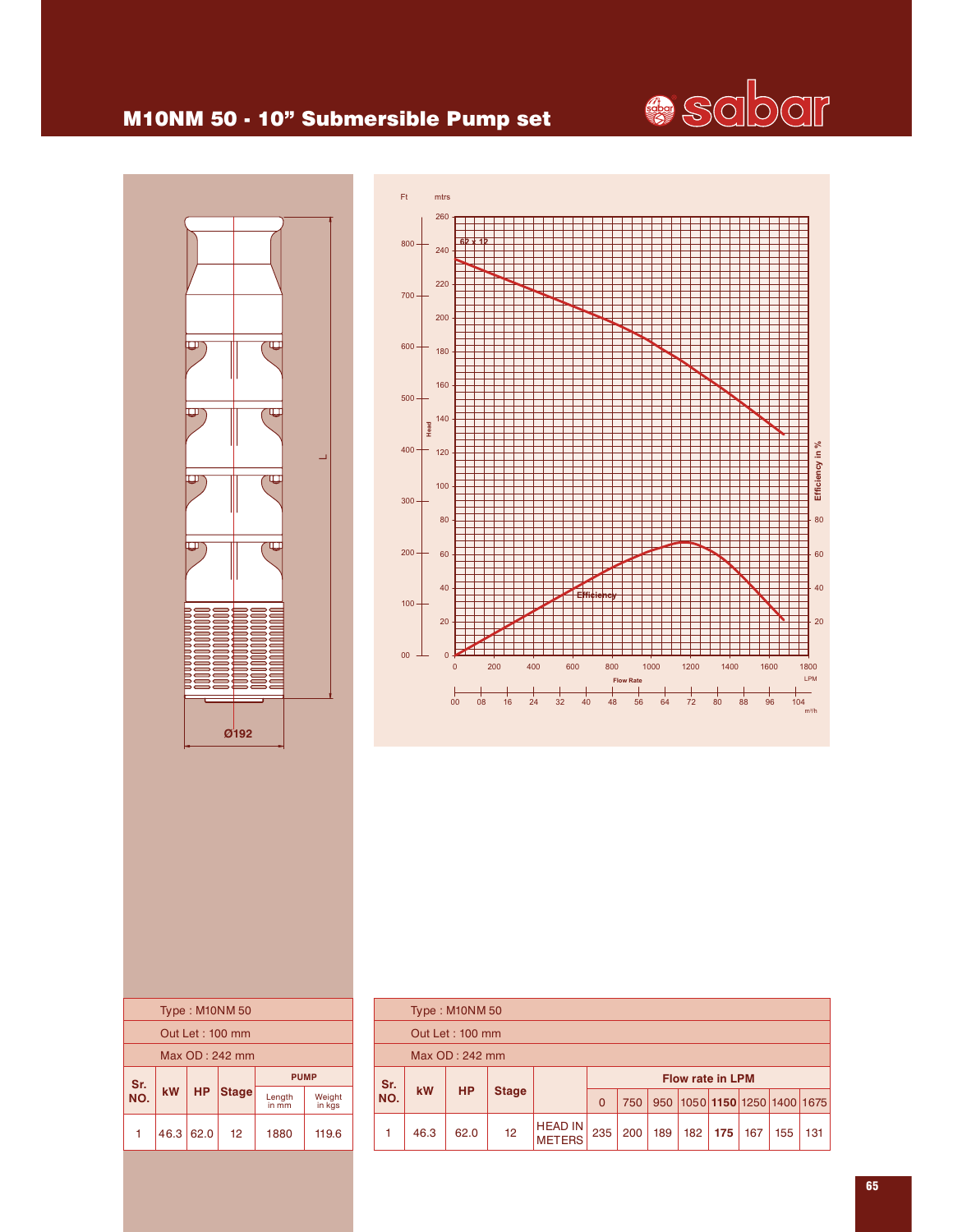### M10NM 60 - 10" Submersible Pump set





|                |      | Type: M10NM 60  |              |                 |                  |
|----------------|------|-----------------|--------------|-----------------|------------------|
|                |      | Out Let: 100 mm |              |                 |                  |
|                |      | Max OD: 242 mm  |              |                 |                  |
| Sr.            |      |                 |              |                 | <b>PUMP</b>      |
| NO.            | kW   | <b>HP</b>       | <b>Stage</b> | Length<br>in mm | Weight<br>in kgs |
| 1              | 45.0 | 60.0            | 10           | 1640            | 102.8            |
| $\overline{2}$ | 48.5 | 65.0            | 11           | 1760            | 111.2            |
| 3              | 53.7 | 72.0            | 12           | 1880            | 119.6            |
|                |      |                 |              |                 |                  |

|                | Type: M10NM 60  |           |              |                                 |          |     |      |      |                         |      |      |      |  |  |
|----------------|-----------------|-----------|--------------|---------------------------------|----------|-----|------|------|-------------------------|------|------|------|--|--|
|                | Out Let: 100 mm |           |              |                                 |          |     |      |      |                         |      |      |      |  |  |
|                | Max OD: 242 mm  |           |              |                                 |          |     |      |      |                         |      |      |      |  |  |
| Sr.            |                 |           |              |                                 |          |     |      |      | <b>Flow rate in LPM</b> |      |      |      |  |  |
| NO.            | <b>kW</b>       | <b>HP</b> | <b>Stage</b> |                                 | $\Omega$ | 850 | 1000 | 1150 | 1250                    | 1350 | 1450 | 1650 |  |  |
| 1              | 45.0            | 60.0      | 10           |                                 | 210      | 180 | 175  | 167  | 160                     | 153  | 145  | 108  |  |  |
| $\overline{2}$ | 48.5            | 65.0      | 11           | <b>HEAD IN</b><br><b>METERS</b> | 231      | 198 | 193  | 184  | 176                     | 168  | 159  | 119  |  |  |
| 3              | 53.7            | 72.0      | 12           |                                 | 252      | 216 | 210  | 200  | 192                     | 184  | 173  | 130  |  |  |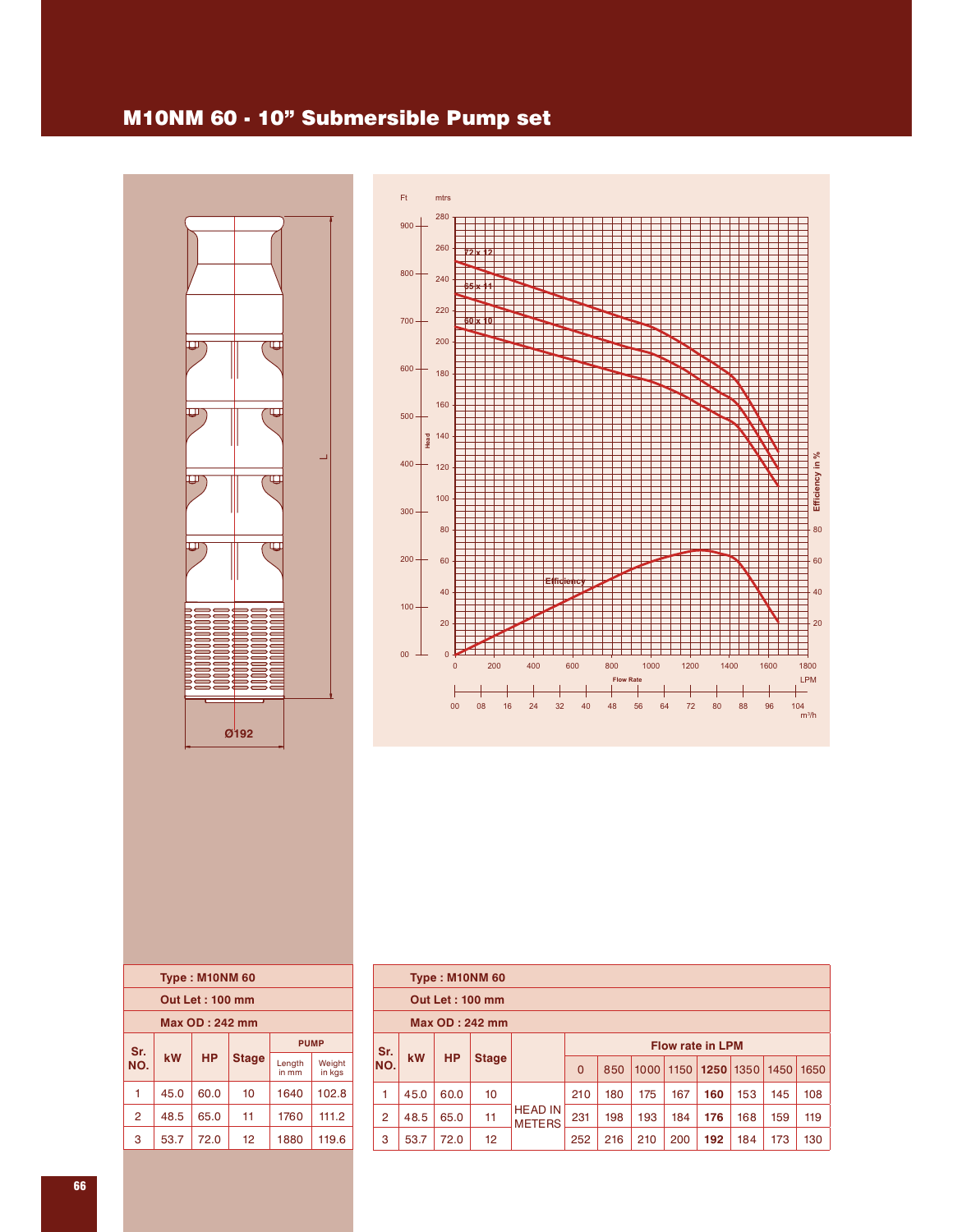

## M10NM 70 - 10" Submersible Pump set





|                |      | <b>Type: M10NM70</b> |                     |                 |                  |
|----------------|------|----------------------|---------------------|-----------------|------------------|
|                |      |                      | Out Let: 100/125 mm |                 |                  |
|                |      | Max OD: 242 mm       |                     |                 |                  |
|                |      | <b>PUMP</b>          |                     |                 |                  |
| Sr.<br>NO.     | kW   | <b>HP</b>            | <b>Stage</b>        | Length<br>in mm | Weight<br>in kgs |
| 1              | 45.0 | 60.0                 | 9                   | 1520            | 94.4             |
| $\overline{2}$ | 53.7 | 72.0                 | 10                  | 1640            | 102.8            |
| 3              | 63.4 | 85.0                 | 12                  | 1880            | 119.6            |
|                |      |                      |                     |                 |                  |

|                | <b>Type: M10NM70</b> |           |              |                                 |                         |      |      |     |                    |     |      |      |  |
|----------------|----------------------|-----------|--------------|---------------------------------|-------------------------|------|------|-----|--------------------|-----|------|------|--|
|                | Out Let: 100/125 mm  |           |              |                                 |                         |      |      |     |                    |     |      |      |  |
|                | Max OD: 242 mm       |           |              |                                 |                         |      |      |     |                    |     |      |      |  |
|                |                      |           |              |                                 | <b>Flow rate in LPM</b> |      |      |     |                    |     |      |      |  |
| Sr.<br>INO.    | <b>kW</b>            | <b>HP</b> | <b>Stage</b> |                                 | $\Omega$                | 1000 | 1135 |     | 1270   1400   1500 |     | 1600 | 1850 |  |
| 1              | 45.0                 | 60.0      | 9            |                                 | 189                     | 160  | 154  | 150 | 145                | 139 | 132  | 107  |  |
| $\overline{2}$ | 53.7                 | 72.0      | 10           | <b>HEAD IN</b><br><b>METERS</b> | 210                     | 178  | 171  | 167 | 161                | 154 | 147  | 119  |  |
| 3              | 63.4                 | 85.0      | 12           |                                 | 252                     | 210  | 205  | 200 | 193                | 185 | 176  | 143  |  |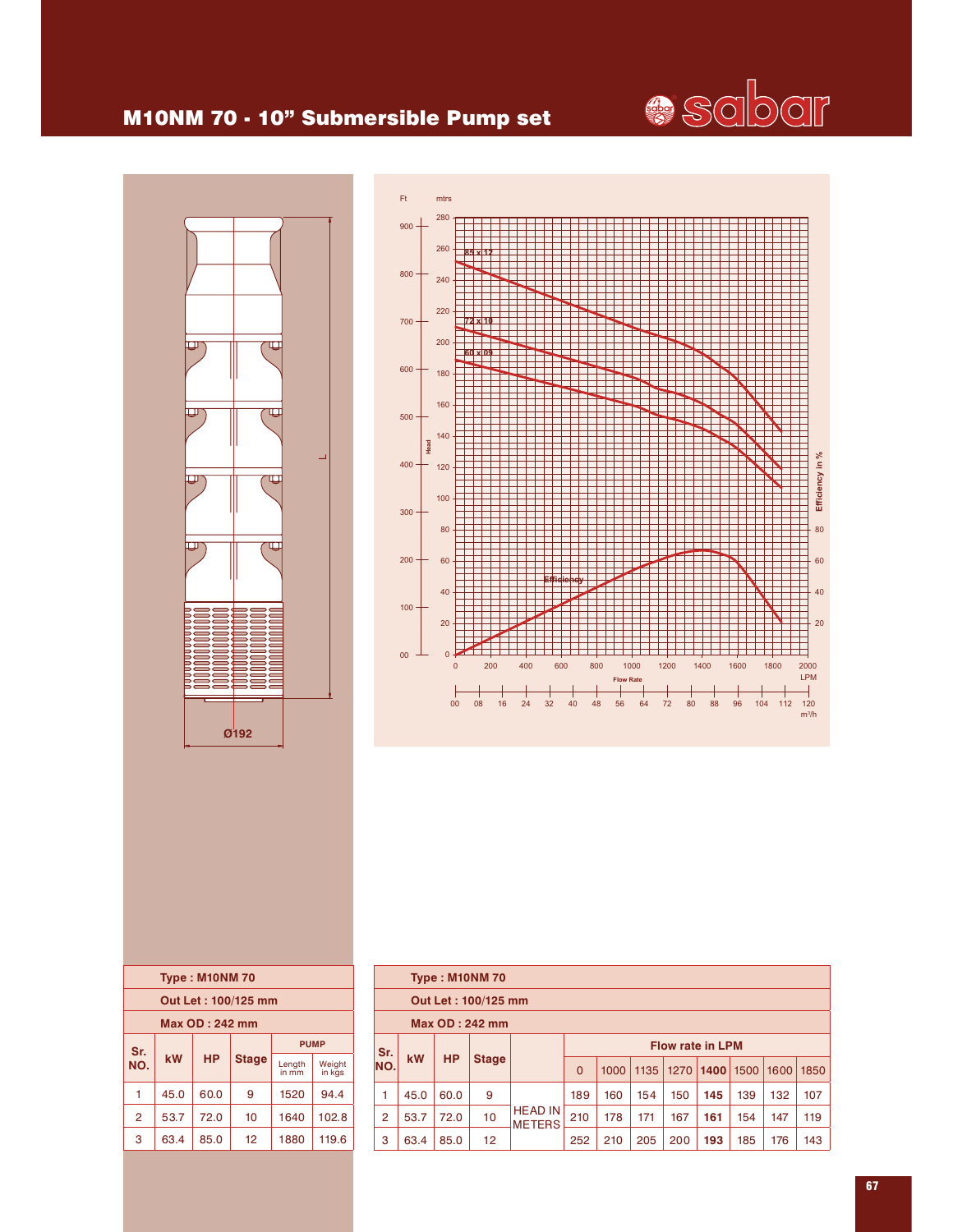## M10SM 70 - 10" Submersible Pump set





|     | <b>Type: M10SM70</b>  |           |                     |                 |                  |
|-----|-----------------------|-----------|---------------------|-----------------|------------------|
|     |                       |           | Out Let: 125/150 mm |                 |                  |
|     | <b>Max OD: 242 mm</b> |           |                     |                 |                  |
| Sr. |                       |           |                     | <b>PUMP</b>     |                  |
| NO. | kW                    | <b>HP</b> | <b>Stage</b>        | Length<br>in mm | Weight<br>in kgs |
| 1   | 53.7                  | 72.0      | 10                  | 1755            | 127.2            |
| 2   | 59.7                  | 80.0      | 11                  | 1885            | 137.9            |
| 3   | 63.4                  | 85.0      | 12                  | 2015            | 148.6            |
| 4   | 67.1                  | 90.0      | 13                  | 2145            | 159.4            |
|     |                       |           |                     |                 |                  |

|                | <b>Type: M10SM70</b> |           |              |                |          |      |      |     |                         |                |      |      |  |
|----------------|----------------------|-----------|--------------|----------------|----------|------|------|-----|-------------------------|----------------|------|------|--|
|                | Out Let: 125/150 mm  |           |              |                |          |      |      |     |                         |                |      |      |  |
|                | Max OD: 242 mm       |           |              |                |          |      |      |     |                         |                |      |      |  |
| Sr.            |                      |           |              |                |          |      |      |     | <b>Flow rate in LPM</b> |                |      |      |  |
| NO.            | <b>kW</b>            | <b>HP</b> | <b>Stage</b> |                | $\Omega$ | 1100 | 1250 |     |                         | 1350 1460 1600 | 1670 | 1900 |  |
| 1              | 53.7                 | 72.0      | 10           |                | 230      | 185  | 178  | 172 | 164                     | 153            | 145  | 100  |  |
| $\overline{2}$ | 59.7                 | 80.0      | 11           | <b>HEAD IN</b> | 253      | 204  | 196  | 189 | 180                     | 168            | 160  | 110  |  |
| 3              | 63.4                 | 85.0      | 12           | <b>METERS</b>  | 276      | 222  | 214  | 206 | 197                     | 184            | 174  | 120  |  |
| 4              | 67.1                 | 90.0      | 13           |                | 299      | 241  | 231  | 224 | 213                     | 199            | 189  | 130  |  |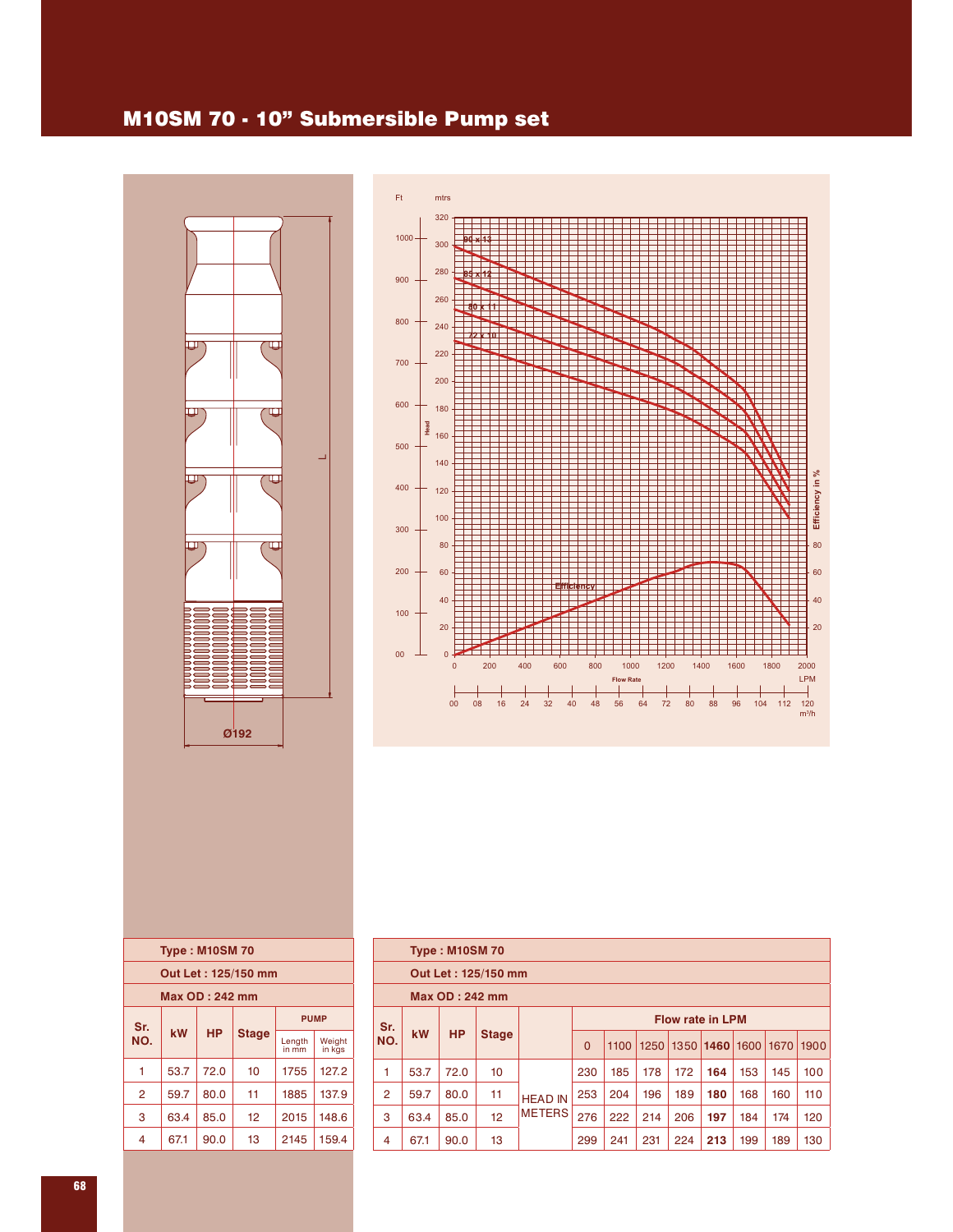

## M10SM 80 - 10" Submersible Pump set





|     |      | <b>Type: M10SM 80</b> |                     |                 |                  |
|-----|------|-----------------------|---------------------|-----------------|------------------|
|     |      |                       | Out Let: 100/125 mm |                 |                  |
|     |      | Max OD : 242 mm       |                     |                 |                  |
| Sr. |      |                       |                     |                 | <b>PUMP</b>      |
| NO. | kW   | НP                    | <b>Stage</b>        | Length<br>in mm | Weight<br>in kgs |
| 1   | 46.3 | 62.0                  | 8                   | 1495            | 105.7            |
| 2   | 53.7 | 72.0                  | 9                   | 1625            | 116.4            |
| 3   | 59.7 | 80.0                  | 10                  | 1755            | 127.2            |
| 4   | 67.1 | 90.0                  | 11                  | 1885            | 137.9            |
| 5   | 70.9 | 95.0                  | 12                  | 2015            | 148.6            |
|     |      |                       |                     |                 |                  |

|                |           | <b>Type: M10SM 80</b> |                     |                                 |          |      |      |      |                         |     |      |      |
|----------------|-----------|-----------------------|---------------------|---------------------------------|----------|------|------|------|-------------------------|-----|------|------|
|                |           |                       | Out Let: 100/125 mm |                                 |          |      |      |      |                         |     |      |      |
|                |           |                       | Max OD: 242 mm      |                                 |          |      |      |      |                         |     |      |      |
| Sr.            |           |                       |                     |                                 |          |      |      |      | <b>Flow rate in LPM</b> |     |      |      |
| NO.            | <b>kW</b> | <b>HP</b>             | <b>Stage</b>        |                                 | $\Omega$ | 1150 | 1300 | 1425 | 1550 1700               |     | 1800 | 2050 |
| 1              | 46.3      | 62.0                  | 8                   |                                 | 192      | 151  | 146  | 139  | 131                     | 120 | 112  | 85   |
| $\overline{2}$ | 53.7      | 72.0                  | 9                   |                                 | 216      | 170  | 164  | 157  | 148                     | 135 | 126  | 98   |
| 3              | 59.7      | 80.0                  | 10                  | <b>HEAD IN</b><br><b>METERS</b> | 240      | 189  | 182  | 174  | 164                     | 150 | 140  | 105  |
| 4              | 67.1      | 90.0                  | 11                  |                                 | 264      | 208  | 200  | 191  | 180                     | 165 | 154  | 115  |
| 5              | 70.9      | 95.0                  | 12                  |                                 | 288      | 226  | 218  | 209  | 197                     | 180 | 168  | 126  |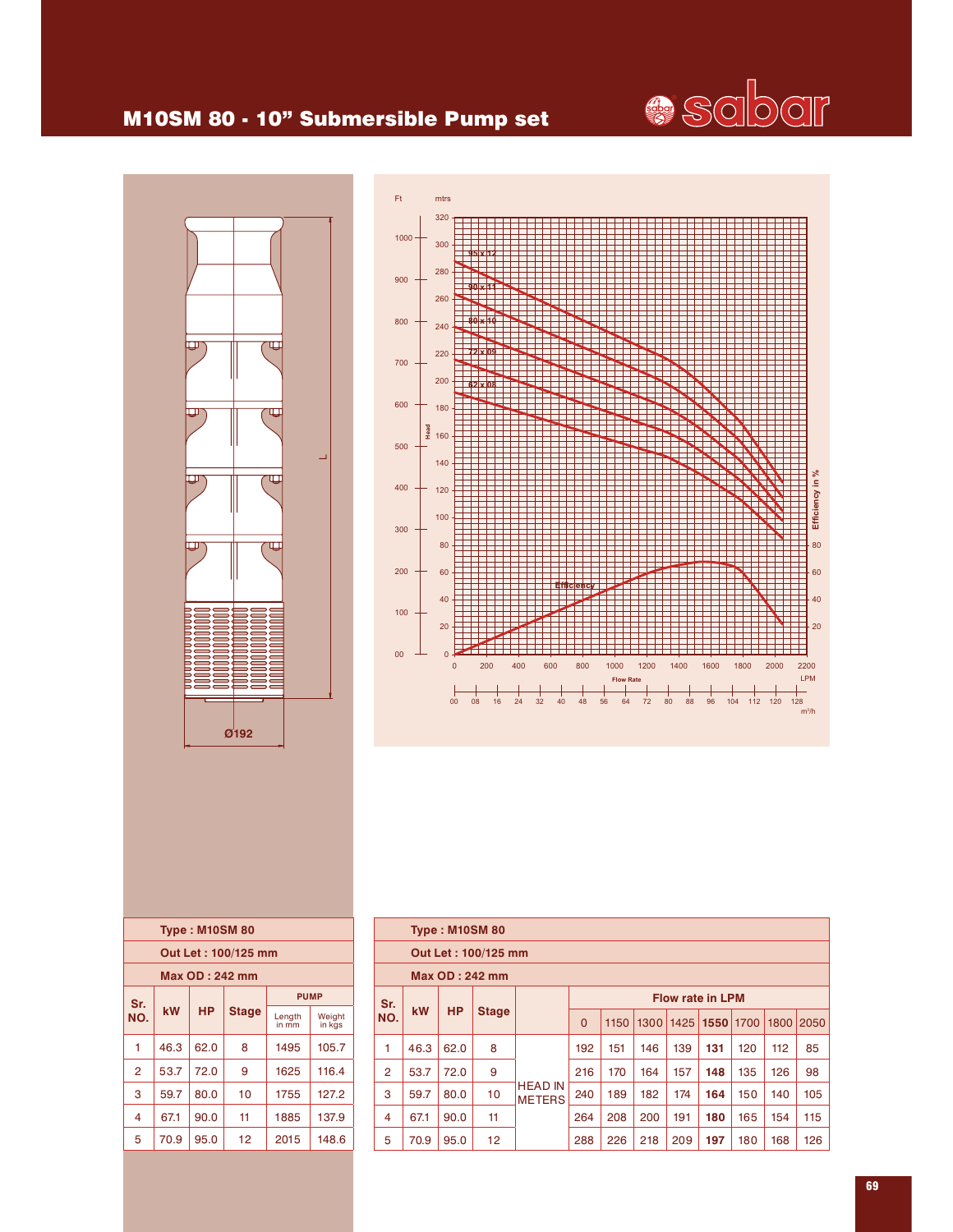#### M10SM 90 - 10" Submersible Pump set





|                    |      |           | <b>Type: M10SM 90</b> |                 |                  |  |  |  |  |
|--------------------|------|-----------|-----------------------|-----------------|------------------|--|--|--|--|
|                    |      |           | Out Let: 125/150 mm   |                 |                  |  |  |  |  |
|                    |      |           | Max OD: 242 mm        |                 |                  |  |  |  |  |
| <b>PUMP</b><br>Sr. |      |           |                       |                 |                  |  |  |  |  |
| NO.                | kW   | <b>HP</b> | <b>Stage</b>          | Length<br>in mm | Weight<br>in kgs |  |  |  |  |
| 1                  | 46.3 | 62.0      | 7                     | 1365            | 94.9             |  |  |  |  |
| $\overline{2}$     | 53.7 | 72.0      | 8                     | 1495            | 105.7            |  |  |  |  |
| 3                  | 63.4 | 85.0      | 10                    | 1755            | 127.2            |  |  |  |  |
| 4                  | 74.6 | 100.0     | 12                    | 2015            | 148.6            |  |  |  |  |
|                    |      |           |                       |                 |                  |  |  |  |  |

|                                |                |             | <b>Type: M10SM 90</b> |                |                                                          |     |     |     |     |     |     |     |
|--------------------------------|----------------|-------------|-----------------------|----------------|----------------------------------------------------------|-----|-----|-----|-----|-----|-----|-----|
|                                |                |             | Out Let: 125/150 mm   |                |                                                          |     |     |     |     |     |     |     |
|                                | Max OD: 242 mm |             |                       |                |                                                          |     |     |     |     |     |     |     |
| <b>Flow rate in LPM</b><br>Sr. |                |             |                       |                |                                                          |     |     |     |     |     |     |     |
| NO.                            | <b>kW</b>      | <b>HP</b>   | <b>Stage</b>          |                | $\Omega$<br>1200<br>1300<br>1425<br>1600<br>1720<br>1820 |     |     |     |     |     |     |     |
| 1                              | 46.3           | 62.0        | 7                     |                | 175                                                      | 145 | 140 | 135 | 121 | 112 | 100 | 89  |
| $\overline{2}$                 |                | $53.7$ 72.0 | 8                     | <b>HEAD IN</b> | 200                                                      | 165 | 160 | 155 | 139 | 128 | 115 | 101 |
| 3                              | 63.4           | 85.0        | 10                    | <b>METERS</b>  | 250                                                      | 207 | 200 | 193 | 173 | 160 | 143 | 127 |
| 4                              |                | 74.6 100.0  | 12                    |                | 300                                                      | 248 | 240 | 232 | 208 | 192 | 172 | 152 |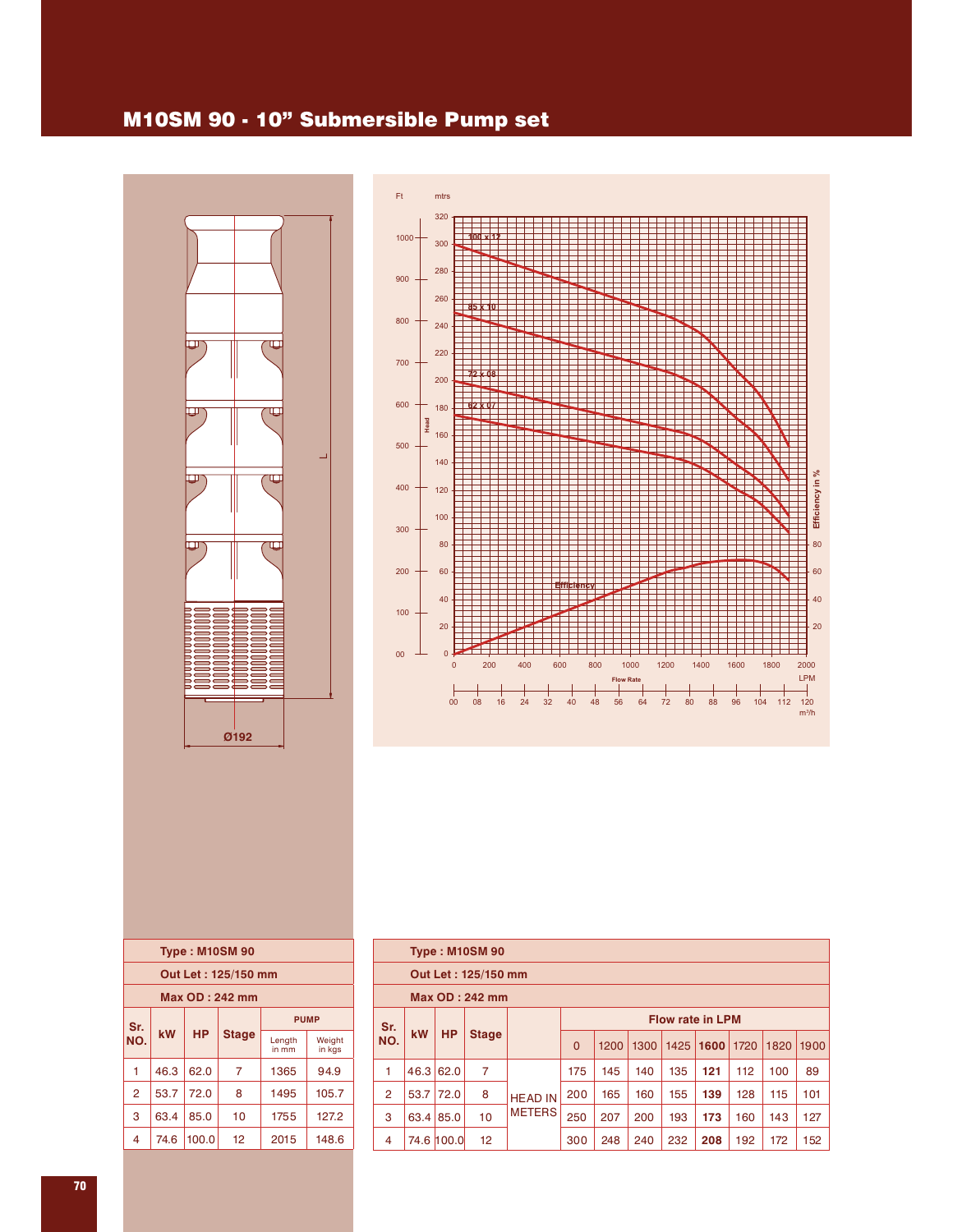## M10SM 100 - 10" Submersible Pump set





| Out Let: 125/150 mm |  |  |  |  |  |  |  |  |  |  |  |  |
|---------------------|--|--|--|--|--|--|--|--|--|--|--|--|
|                     |  |  |  |  |  |  |  |  |  |  |  |  |
|                     |  |  |  |  |  |  |  |  |  |  |  |  |
| Weight<br>in kas    |  |  |  |  |  |  |  |  |  |  |  |  |
| 84.2                |  |  |  |  |  |  |  |  |  |  |  |  |
| 94.9                |  |  |  |  |  |  |  |  |  |  |  |  |
| 105.7               |  |  |  |  |  |  |  |  |  |  |  |  |
| 116.4               |  |  |  |  |  |  |  |  |  |  |  |  |
| 127.2               |  |  |  |  |  |  |  |  |  |  |  |  |
| 137.9               |  |  |  |  |  |  |  |  |  |  |  |  |
| 148.6               |  |  |  |  |  |  |  |  |  |  |  |  |
|                     |  |  |  |  |  |  |  |  |  |  |  |  |

|                |      | <b>Type: M10SM 100</b> |                     |                                 |          |      |      |     |                         |      |      |      |
|----------------|------|------------------------|---------------------|---------------------------------|----------|------|------|-----|-------------------------|------|------|------|
|                |      |                        | Out Let: 125/150 mm |                                 |          |      |      |     |                         |      |      |      |
|                |      | Max OD: 242 mm         |                     |                                 |          |      |      |     |                         |      |      |      |
| Sr.            |      |                        |                     |                                 |          |      |      |     | <b>Flow rate in LPM</b> |      |      |      |
| NO.            | kW   | <b>HP</b>              | <b>Stage</b>        |                                 | $\Omega$ | 1400 | 1500 |     | 1600 1700               | 1800 | 2000 | 2200 |
| 1              | 45.0 | 60.0                   | 6                   |                                 | 168      | 132  | 129  | 123 | 120                     | 114  | 99   | 60   |
| $\overline{2}$ | 52.2 | 70.0                   | $\overline{7}$      |                                 | 196      | 154  | 151  | 144 | 140                     | 133  | 116  | 70   |
| 3              | 59.7 | 80.0                   | 8                   |                                 | 224      | 176  | 172  | 164 | 160                     | 152  | 132  | 80   |
| 4              | 67.1 | 90.0                   | 9                   | <b>HEAD IN</b><br><b>METERS</b> | 252      | 198  | 194  | 185 | 180                     | 171  | 149  | 90   |
| 5              | 74.6 | 100.0                  | 10                  |                                 | 280      | 220  | 215  | 205 | 200                     | 190  | 165  | 100  |
| 6              | 85.8 | 115.0                  | 11                  |                                 | 308      | 242  | 237  | 226 | 220                     | 209  | 182  | 110  |
| $\overline{7}$ | 93.3 | 125.0                  | 12                  |                                 | 336      | 264  | 258  | 246 | 240                     | 228  | 198  | 120  |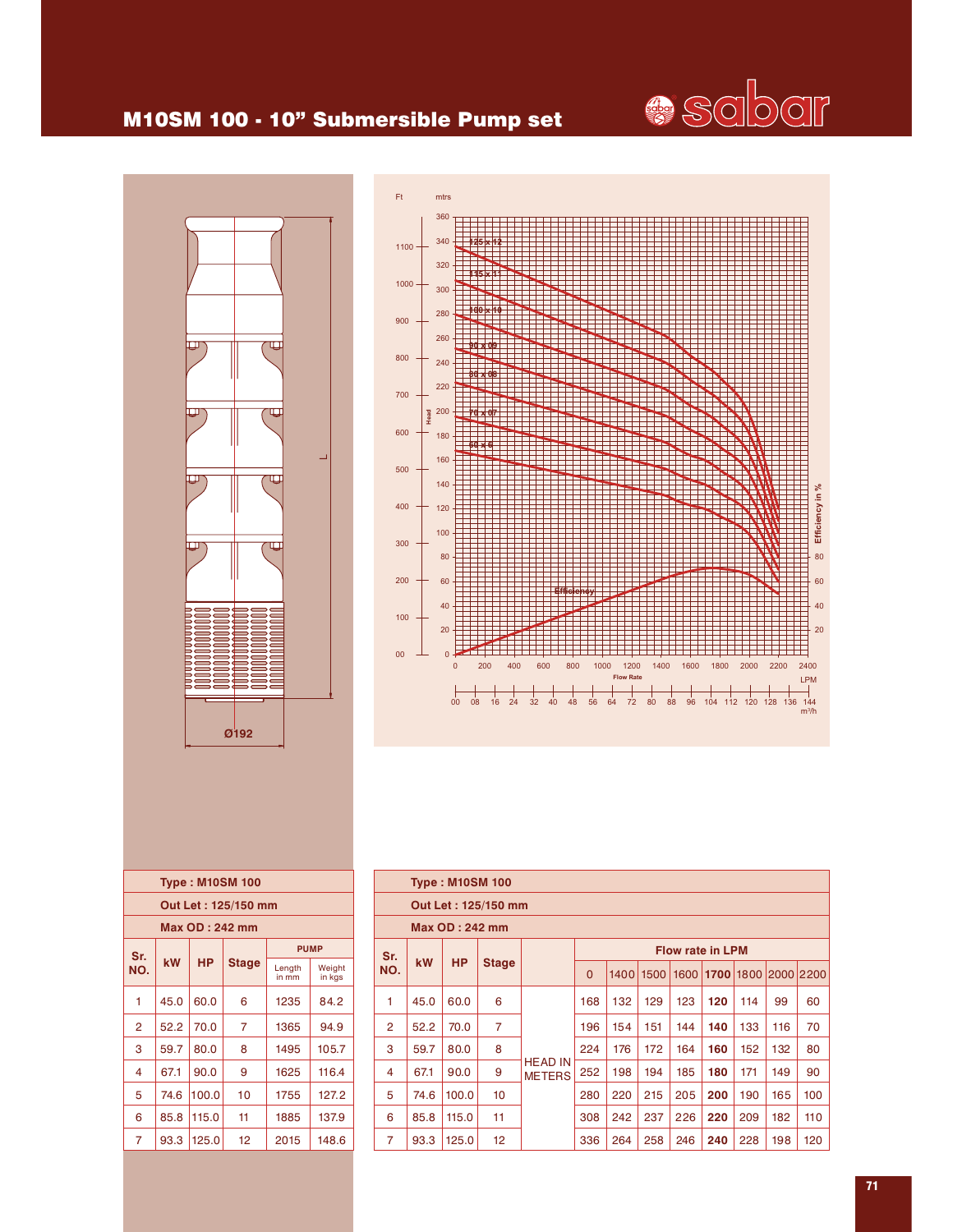### M10SM 125 - 10" Submersible Pump set





|                |      |            | <b>Type: M10SM 125</b> |                 |                  |
|----------------|------|------------|------------------------|-----------------|------------------|
|                |      |            | Out Let: 125/150 mm    |                 |                  |
|                |      |            | Max OD : 242 mm        |                 |                  |
| Sr.            |      |            |                        | <b>PUMP</b>     |                  |
| NO.            | kW   | <b>HP</b>  | Stage                  | Length<br>in mm | Weight<br>in kgs |
| 1              | 45.0 | 60.0       | 5                      | 1105            | 74.9             |
| $\overline{2}$ | 56.0 | 75.0       | 6                      | 1235            | 85.7             |
| 3              | 67.1 | 90.0       | 7                      | 1365            | 96.6             |
| 4              | 74.6 | 100.0      | 8                      | 1495            | 107.4            |
| 5              | 85.8 | 115.0      | 9                      | 1625            | 118.2            |
| 6              |      | 93.3 125.0 | 10                     | 1755            | 129.1            |

|                |      |           | <b>Type: M10SM 125</b> |                |          |      |      |     |                         |     |           |    |
|----------------|------|-----------|------------------------|----------------|----------|------|------|-----|-------------------------|-----|-----------|----|
|                |      |           | Out Let: 125/150 mm    |                |          |      |      |     |                         |     |           |    |
|                |      |           | Max OD: 242 mm         |                |          |      |      |     |                         |     |           |    |
| Sr.            |      |           |                        |                |          |      |      |     | <b>Flow rate in LPM</b> |     |           |    |
| NO.            | kW   | <b>HP</b> | <b>Stage</b>           |                | $\Omega$ | 1350 | 1800 |     | 2000 2250 2650          |     | 2900 3000 |    |
| 1              | 45.0 | 60.0      | 5                      |                | 132      | 97   | 90   | 87  | 82                      | 72  | 50        | 40 |
| $\overline{2}$ | 56.0 | 75.0      | 6                      |                | 158      | 116  | 108  | 102 | 98                      | 86  | 60        | 42 |
| 3              | 67.1 | 90.0      | $\overline{7}$         | <b>HEAD IN</b> | 185      | 136  | 126  | 120 | 115                     | 101 | 70        | 49 |
| 4              | 74.6 | 100.0     | 8                      | <b>METERS</b>  | 211      | 155  | 144  | 138 | 131                     | 115 | 80        | 56 |
| 5              | 85.8 | 115.0     | 9                      |                | 238      | 175  | 162  | 155 | 148                     | 130 | 90        | 63 |
| 6              | 93.3 | 125.0     | 10                     |                | 264      | 194  | 180  | 172 | 164                     | 144 | 100       | 70 |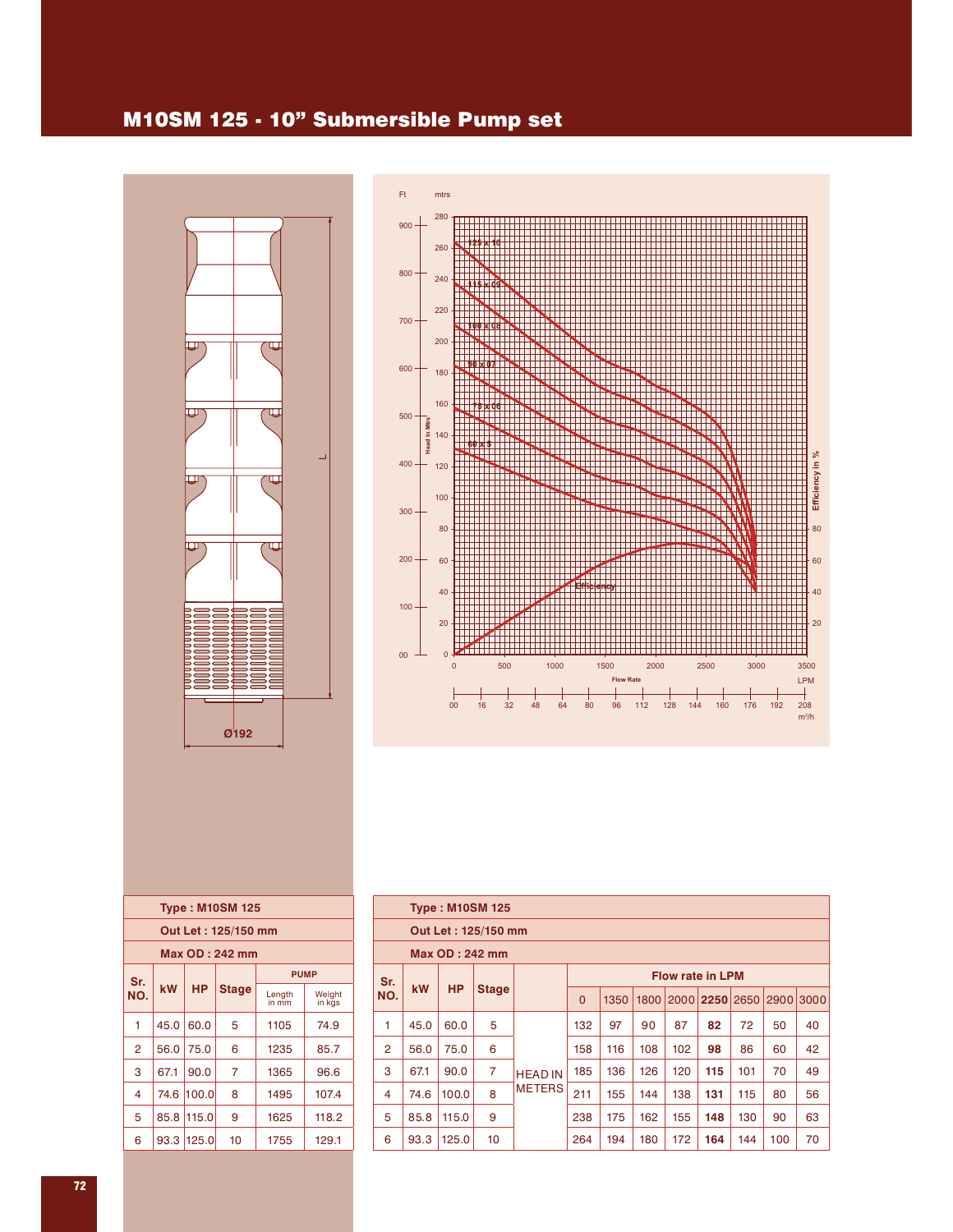

### M10MM 150 - 10" Submersible Pump set





|     |      | <b>Type: M10MM 150</b> |              |                 |                  |
|-----|------|------------------------|--------------|-----------------|------------------|
|     |      | <b>Out Let: 150 mm</b> |              |                 |                  |
|     |      | Max OD : 242 mm        |              |                 |                  |
| Sr. |      |                        |              | <b>PUMP</b>     |                  |
| NO. | kW   | <b>HP</b>              | <b>Stage</b> | Length<br>in mm | Weight<br>in kgs |
| 1   | 45.0 | 60.0                   | 4            | 1110            | 88.5             |
| 2   | 56.0 | 75.0                   | 5            | 1250            | 104.4            |
| 3   | 67.1 | 90.0                   | 6            | 1390            | 120.3            |
| 4   | 78.3 | 105.0                  | 7            | 1530            | 136.2            |
| 5   | 93.3 | 120.0                  | 8            | 1670            | 152.1            |
|     |      |                        |              |                 |                  |

|                |                         |           | <b>Type: M10MM 150</b> |                                 |                                                                  |     |     |     |     |     |     |    |
|----------------|-------------------------|-----------|------------------------|---------------------------------|------------------------------------------------------------------|-----|-----|-----|-----|-----|-----|----|
|                |                         |           | <b>Out Let: 150 mm</b> |                                 |                                                                  |     |     |     |     |     |     |    |
|                |                         |           | Max OD: 242 mm         |                                 |                                                                  |     |     |     |     |     |     |    |
| Sr.            | <b>Flow rate in LPM</b> |           |                        |                                 |                                                                  |     |     |     |     |     |     |    |
| NO.            | <b>kW</b>               | <b>HP</b> | <b>Stage</b>           |                                 | $\Omega$<br>1350<br>2200<br>2500<br>1000<br>1650<br>2000<br>3000 |     |     |     |     |     |     |    |
| 1              | 45.0                    | 60.0      | 4                      |                                 | 120                                                              | 113 | 109 | 104 | 95  | 87  | 74  | 38 |
| $\overline{2}$ | 56.0                    | 75.0      | 5                      |                                 | 150                                                              | 141 | 136 | 130 | 119 | 109 | 92  | 48 |
| 3              | 67.1                    | 90.0      | 6                      | <b>HEAD IN</b><br><b>METERS</b> | 180                                                              | 170 | 164 | 156 | 142 | 130 | 110 | 57 |
| 4              | 78.3                    | 105.0     | 7                      |                                 | 210                                                              | 198 | 191 | 182 | 166 | 152 | 129 | 67 |
| 5              | 93.3                    | 120.0     | 8                      |                                 | 240                                                              | 226 | 218 | 208 | 190 | 174 | 147 | 76 |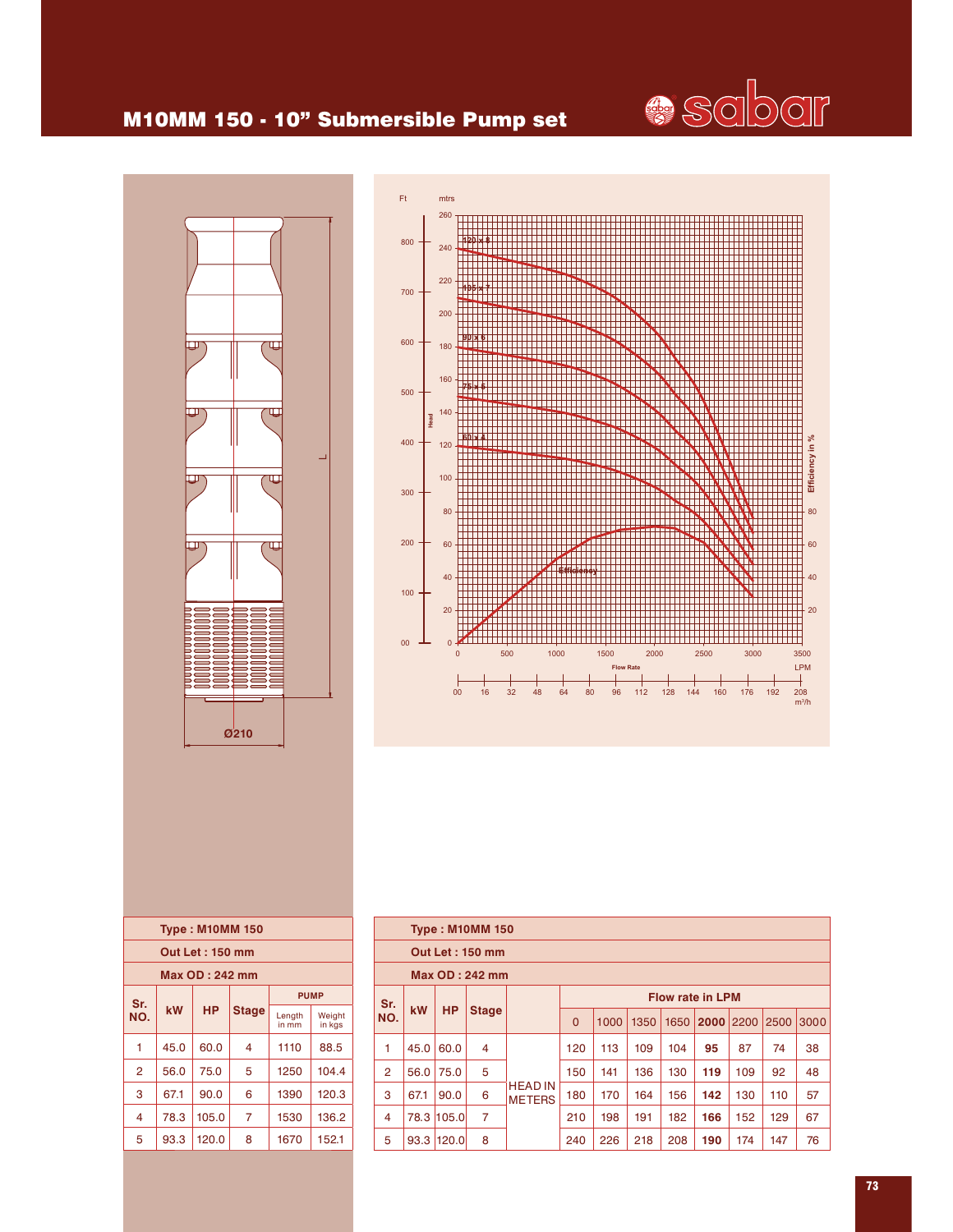### M10MM 173 - 10" Submersible Pump set





|                |                    |             | <b>Type: M10MM 173</b> |                 |                  |  |  |  |  |  |  |
|----------------|--------------------|-------------|------------------------|-----------------|------------------|--|--|--|--|--|--|
|                |                    |             | <b>Out Let: 150 mm</b> |                 |                  |  |  |  |  |  |  |
|                |                    |             | <b>Max OD: 242 mm</b>  |                 |                  |  |  |  |  |  |  |
|                | <b>PUMP</b><br>Sr. |             |                        |                 |                  |  |  |  |  |  |  |
| NO.            | kW                 | <b>HP</b>   | <b>Stage</b>           | Length<br>in mm | Weight<br>in kgs |  |  |  |  |  |  |
| 1              |                    | $52.2$ 70.0 | 4                      | 1240            | 128.9            |  |  |  |  |  |  |
| $\overline{2}$ | 67.1               | 90.0        | 5                      | 1400            | 146.9            |  |  |  |  |  |  |
| 3              | 82.1               | 110.0       | 6                      | 1560            | 164.9            |  |  |  |  |  |  |
| 4              |                    | 93.3 125.0  | 7                      | 1720            | 182.9            |  |  |  |  |  |  |
|                |                    |             |                        |                 |                  |  |  |  |  |  |  |

|     |                                                          | <b>Type: M10MM 173</b> |              |                |          |     |     |     |     |     |                                    |    |
|-----|----------------------------------------------------------|------------------------|--------------|----------------|----------|-----|-----|-----|-----|-----|------------------------------------|----|
|     |                                                          | <b>Out Let: 150 mm</b> |              |                |          |     |     |     |     |     |                                    |    |
|     |                                                          | Max OD: 242 mm         |              |                |          |     |     |     |     |     |                                    |    |
|     | <b>Flow rate in LPM</b><br>Sr.<br><b>HP</b><br><b>kW</b> |                        |              |                |          |     |     |     |     |     |                                    |    |
| NO. |                                                          |                        | <b>Stage</b> |                | $\Omega$ |     |     |     |     |     | 1450 2000 2250 2550 3050 3250 3450 |    |
| 1   | 52.2                                                     | 70.0                   | 4            |                | 116      | 104 | 99  | 94  | 88  | 72  | 56                                 | 20 |
| 2   | 67.1                                                     | 90.0                   | 5            | <b>HEAD IN</b> | 145      | 130 | 122 | 115 | 110 | 90  | 70                                 | 25 |
| 3   | 82.1                                                     | 110.0                  | 6            | <b>METERS</b>  | 174      | 156 | 145 | 138 | 132 | 108 | 84                                 | 30 |
| 4   | 93.3                                                     | 125.0                  | 7            |                | 203      | 182 | 170 | 163 | 154 | 126 | 98                                 | 35 |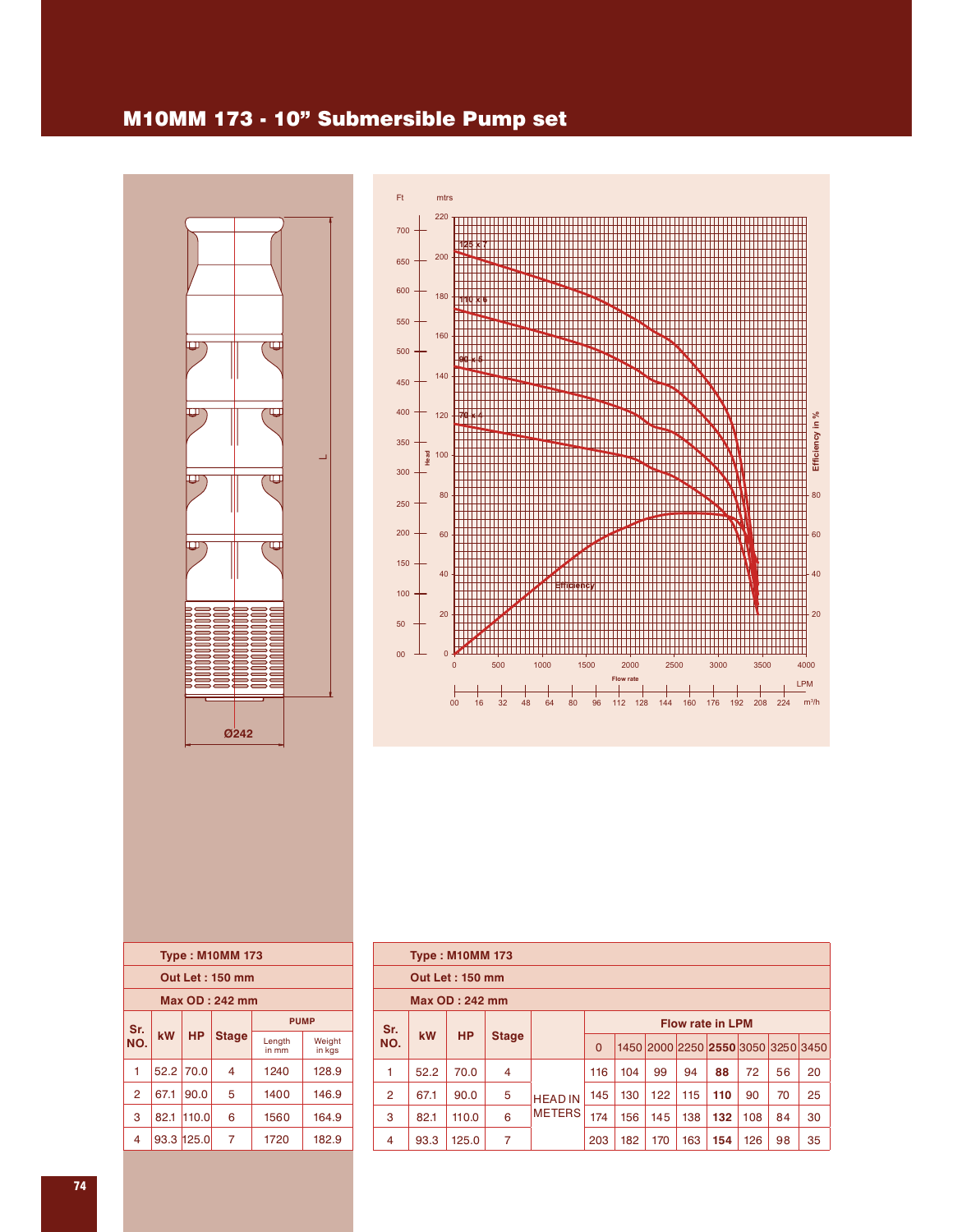

## M10MM 203 - 10" Submersible Pump set



| Ft              | mtrs                                                                                                      |
|-----------------|-----------------------------------------------------------------------------------------------------------|
| $650 -$         | 200                                                                                                       |
| $600 -$         | 180                                                                                                       |
| $550 -$         | 160                                                                                                       |
| $500 -$         |                                                                                                           |
| $450 -$         | 140                                                                                                       |
| $400 -$         | 120                                                                                                       |
| $350 -$<br>Head | Efficiency in %<br>100<br>6                                                                               |
| $300 -$         |                                                                                                           |
| $250 -$         | 80<br>80                                                                                                  |
| $200 -$         | 60<br>60                                                                                                  |
| $150 -$         | 40<br>40                                                                                                  |
| $100 -$         | 20<br>20                                                                                                  |
| 50              |                                                                                                           |
| 00              | $\overline{0}$<br>$\mathbf 0$<br>500<br>1000<br>1500<br>2000<br>2500<br>3000<br>3500<br>4000              |
|                 | <b>Flow Rate</b><br><b>LPM</b>                                                                            |
|                 | $m^3/h$<br>80<br>96<br>224<br>00<br>16<br>32<br>48<br>64<br>112<br>192<br>208<br>128<br>144<br>160<br>176 |

| <b>Type: M10MM 203</b> |      |           |              |                 |                  |  |  |  |  |  |
|------------------------|------|-----------|--------------|-----------------|------------------|--|--|--|--|--|
| <b>Out Let: 150 mm</b> |      |           |              |                 |                  |  |  |  |  |  |
| Max OD: 242 mm         |      |           |              |                 |                  |  |  |  |  |  |
| <b>PUMP</b><br>Sr.     |      |           |              |                 |                  |  |  |  |  |  |
| NO.                    | kW   | <b>HP</b> | <b>Stage</b> | Length<br>in mm | Weight<br>in kgs |  |  |  |  |  |
| 1                      | 45.0 | 60.0      | 3            | 1080            | 110.9            |  |  |  |  |  |
| $\overline{2}$         | 59.7 | 80.0      | 4            | 1240            | 128.9            |  |  |  |  |  |
| 3                      | 74.6 | 100.0     | 5            | 1400            | 146.9            |  |  |  |  |  |
| 4                      | 85.8 | 115.0     | 6            | 1560            | 164.9            |  |  |  |  |  |

|                       | <b>Type: M10MM 203</b>  |            |              |                |                |      |      |      |      |      |      |      |  |
|-----------------------|-------------------------|------------|--------------|----------------|----------------|------|------|------|------|------|------|------|--|
|                       | <b>Out Let: 150 mm</b>  |            |              |                |                |      |      |      |      |      |      |      |  |
| <b>Max OD: 242 mm</b> |                         |            |              |                |                |      |      |      |      |      |      |      |  |
| Sr.                   | <b>Flow rate in LPM</b> |            |              |                |                |      |      |      |      |      |      |      |  |
| NO.                   | <b>kW</b>               | <b>HP</b>  | <b>Stage</b> |                | $\overline{0}$ | 1450 | 2000 | 2250 | 2550 | 3050 | 3250 | 3450 |  |
| 1                     | 45.0                    | 60.0       | 3            |                | 93             | 86   | 81   | 77   | 72   | 57   | 45   | 18   |  |
| $\overline{2}$        | 59.7                    | 80.0       | 4            | <b>HEAD IN</b> | 124            | 114  | 108  | 102  | 96   | 76   | 60   | 24   |  |
| 3                     |                         | 74.6 100.0 | 5            | <b>METERS</b>  | 155            | 143  | 135  | 128  | 120  | 95   | 75   | 30   |  |
| 4                     |                         | 85.8 115.0 | 6            |                | 186            | 172  | 162  | 154  | 144  | 114  | 90   | 36   |  |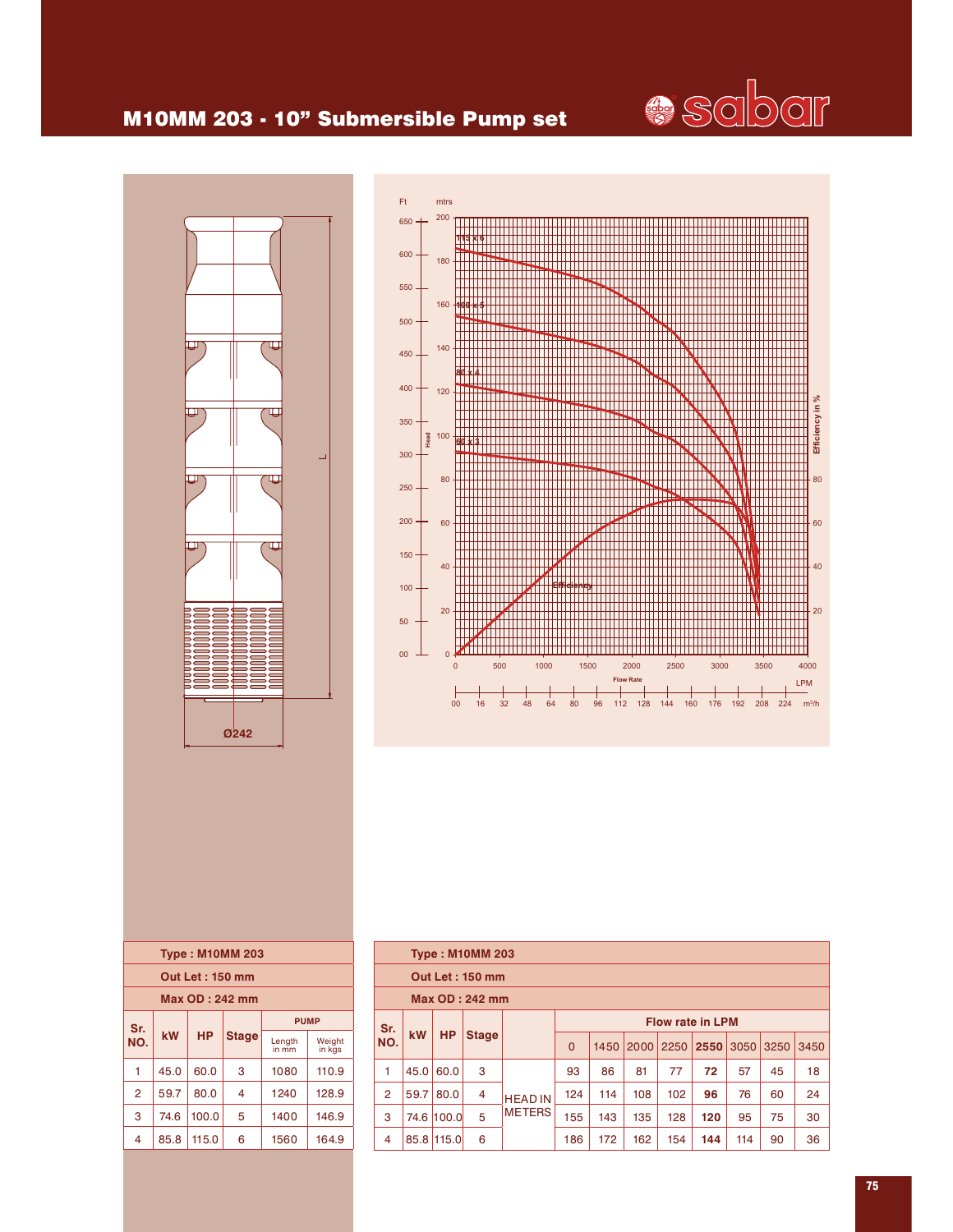### M10MM 223 - 10" Submersible Pump set





| <b>Type: M10MM 223</b> |      |           |              |                 |                  |  |  |  |  |  |  |
|------------------------|------|-----------|--------------|-----------------|------------------|--|--|--|--|--|--|
| <b>Out Let: 150 mm</b> |      |           |              |                 |                  |  |  |  |  |  |  |
| Max OD: 242 mm         |      |           |              |                 |                  |  |  |  |  |  |  |
| Sr.                    |      |           |              | <b>PUMP</b>     |                  |  |  |  |  |  |  |
| NO.                    | kW   | <b>HP</b> | <b>Stage</b> | Length<br>in mm | Weight<br>in kgs |  |  |  |  |  |  |
| 1                      | 52.2 | 70.0      | 3            | 1080            | 110.9            |  |  |  |  |  |  |
| $\overline{2}$         | 67.1 | 90.0      | 4            | 1240            | 128.9            |  |  |  |  |  |  |
| 3                      | 85.8 | 115.0     | 5            | 1400            | 146.9            |  |  |  |  |  |  |
|                        |      |           |              |                 |                  |  |  |  |  |  |  |

|                                | <b>Type: M10MM 223</b> |            |       |                                 |          |      |      |      |      |      |      |      |  |  |
|--------------------------------|------------------------|------------|-------|---------------------------------|----------|------|------|------|------|------|------|------|--|--|
| <b>Out Let: 150 mm</b>         |                        |            |       |                                 |          |      |      |      |      |      |      |      |  |  |
| <b>Max OD: 242 mm</b>          |                        |            |       |                                 |          |      |      |      |      |      |      |      |  |  |
| <b>Flow rate in LPM</b><br>Sr. |                        |            |       |                                 |          |      |      |      |      |      |      |      |  |  |
| NO.                            | <b>kW</b>              | <b>HP</b>  | Stage |                                 | $\Omega$ | 1550 | 2000 | 2250 | 2550 | 3050 | 3250 | 3450 |  |  |
| 1                              |                        | 52.2 70.0  | 3     |                                 | 105      | 93   | 90   | 86   | 81   | 60   | 48   | 21   |  |  |
| $\overline{2}$                 | 67.1                   | 90.0       | 4     | <b>HEAD IN</b><br><b>METERS</b> | 140      | 124  | 120  | 115  | 108  | 80   | 64   | 28   |  |  |
| 3                              |                        | 85.8 115.0 | 5     |                                 | 175      | 155  | 150  | 145  | 135  | 100  | 80   | 35   |  |  |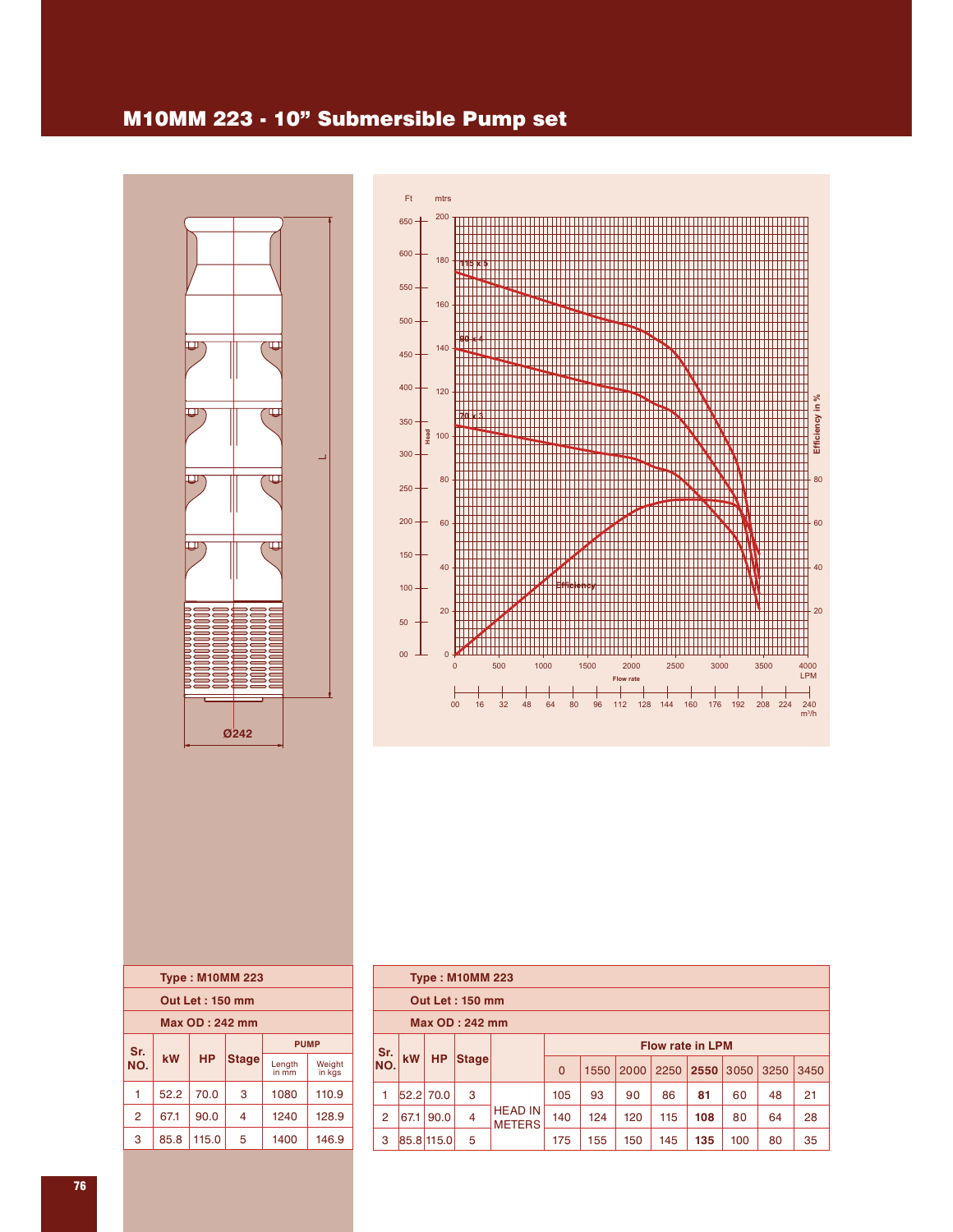## M10WM 20 - 10" Submersible Pump set





| <b>Type: M10WM 20</b>  |                 |           |              |                 |                  |  |  |  |  |  |  |
|------------------------|-----------------|-----------|--------------|-----------------|------------------|--|--|--|--|--|--|
| <b>Out Let: 150 mm</b> |                 |           |              |                 |                  |  |  |  |  |  |  |
|                        | Max OD : 242 mm |           |              |                 |                  |  |  |  |  |  |  |
| Sr.                    |                 |           |              |                 | <b>PUMP</b>      |  |  |  |  |  |  |
| NO.                    | kW              | <b>HP</b> | <b>Stage</b> | Length<br>in mm | Weight<br>in kgs |  |  |  |  |  |  |
| 1                      | 45.0            | 60.0      | 3            | 1080            | 73.6             |  |  |  |  |  |  |
| $\overline{2}$         | 59.7            | 80.0      | 4            | 1240            | 86.8             |  |  |  |  |  |  |
| 3                      | 74.6            | 100.0     | 5            | 1400            | 100              |  |  |  |  |  |  |
| 4                      | 89.5            | 120.0     | 6            | 1560            | 113.2            |  |  |  |  |  |  |

|                | <b>Type: M10WM 20</b>  |           |              |                |          |      |     |                         |     |           |      |      |  |
|----------------|------------------------|-----------|--------------|----------------|----------|------|-----|-------------------------|-----|-----------|------|------|--|
|                | <b>Out Let: 150 mm</b> |           |              |                |          |      |     |                         |     |           |      |      |  |
| Max OD: 242 mm |                        |           |              |                |          |      |     |                         |     |           |      |      |  |
| Sr.            |                        |           |              |                |          |      |     | <b>Flow rate in LPM</b> |     |           |      |      |  |
| NO.            | <b>kW</b>              | <b>HP</b> | <b>Stage</b> |                | $\Omega$ | 1450 |     | 2200 2750               |     | 3100 3300 | 3450 | 3600 |  |
| 1              | 45.0                   | 60.0      | 3            |                | 90       | 69   | 64  | 60                      | 56  | 48        | 36   | 12   |  |
| 2              | 59.7                   | 80.0      | 4            | <b>HEAD IN</b> | 120      | 92   | 84  | 80                      | 74  | 64        | 48   | 16   |  |
| 3              | 74.6                   | 100.0     | 5            | <b>METERS</b>  | 150      | 115  | 104 | 100                     | 93  | 80        | 60   | 20   |  |
| 4              | 89.5                   | 120.0     | 6            |                | 180      | 138  | 126 | 120                     | 112 | 96        | 72   | 24   |  |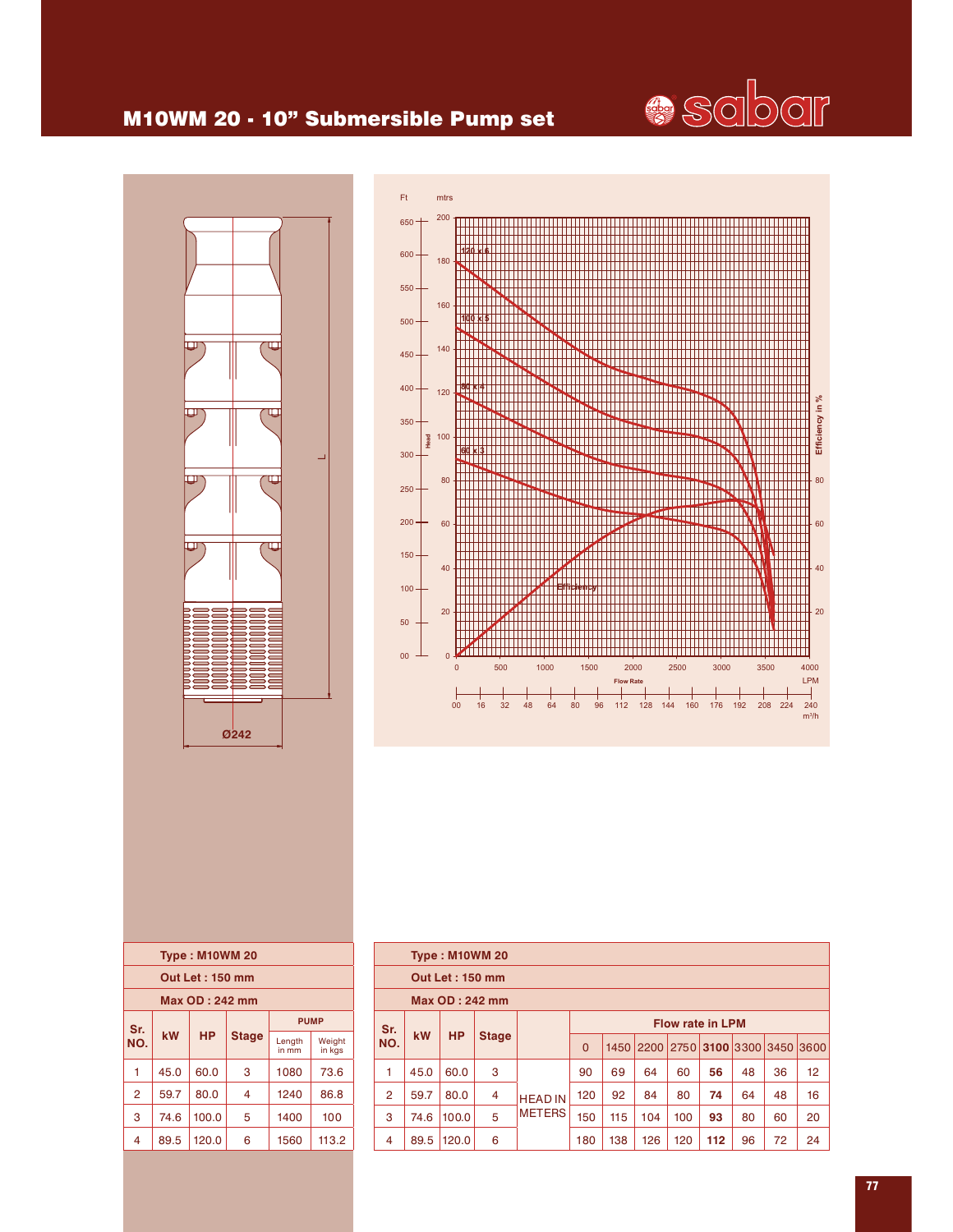### M10WM 25 - 10" Submersible Pump set





| <b>Type: M10WM 25</b>  |      |           |              |                 |                  |  |  |  |  |  |  |
|------------------------|------|-----------|--------------|-----------------|------------------|--|--|--|--|--|--|
| <b>Out Let: 150 mm</b> |      |           |              |                 |                  |  |  |  |  |  |  |
| Max OD: 242 mm         |      |           |              |                 |                  |  |  |  |  |  |  |
| <b>PUMP</b><br>Sr.     |      |           |              |                 |                  |  |  |  |  |  |  |
| NO.                    | kW   | <b>HP</b> | <b>Stage</b> | Length<br>in mm | Weight<br>in kas |  |  |  |  |  |  |
|                        |      |           |              |                 |                  |  |  |  |  |  |  |
| 1                      | 56.0 | 75.0      | 3            | 1080            | 97.3             |  |  |  |  |  |  |
|                        |      |           |              |                 |                  |  |  |  |  |  |  |

|                | <b>Type: M10WM 25</b>  |           |              |                |                         |     |     |     |                                    |    |    |    |  |
|----------------|------------------------|-----------|--------------|----------------|-------------------------|-----|-----|-----|------------------------------------|----|----|----|--|
|                | <b>Out Let: 150 mm</b> |           |              |                |                         |     |     |     |                                    |    |    |    |  |
| Max OD: 242 mm |                        |           |              |                |                         |     |     |     |                                    |    |    |    |  |
| Sr.            |                        |           |              |                | <b>Flow rate in LPM</b> |     |     |     |                                    |    |    |    |  |
| NO.            | <b>kW</b>              | <b>HP</b> | <b>Stage</b> |                | $\Omega$                |     |     |     | 2200 2750 3100 3400 3600 3700 4000 |    |    |    |  |
| 1              | 56.0                   | 75.0      | 3            | <b>HEAD IN</b> | 105                     | 86  | 80  | 76  | 72                                 | 66 | 60 | 18 |  |
| $\overline{2}$ | 74.6                   | 100.0     | 4            | <b>METERS</b>  | 140                     | 115 | 107 | 102 | 96                                 | 88 | 80 | 24 |  |